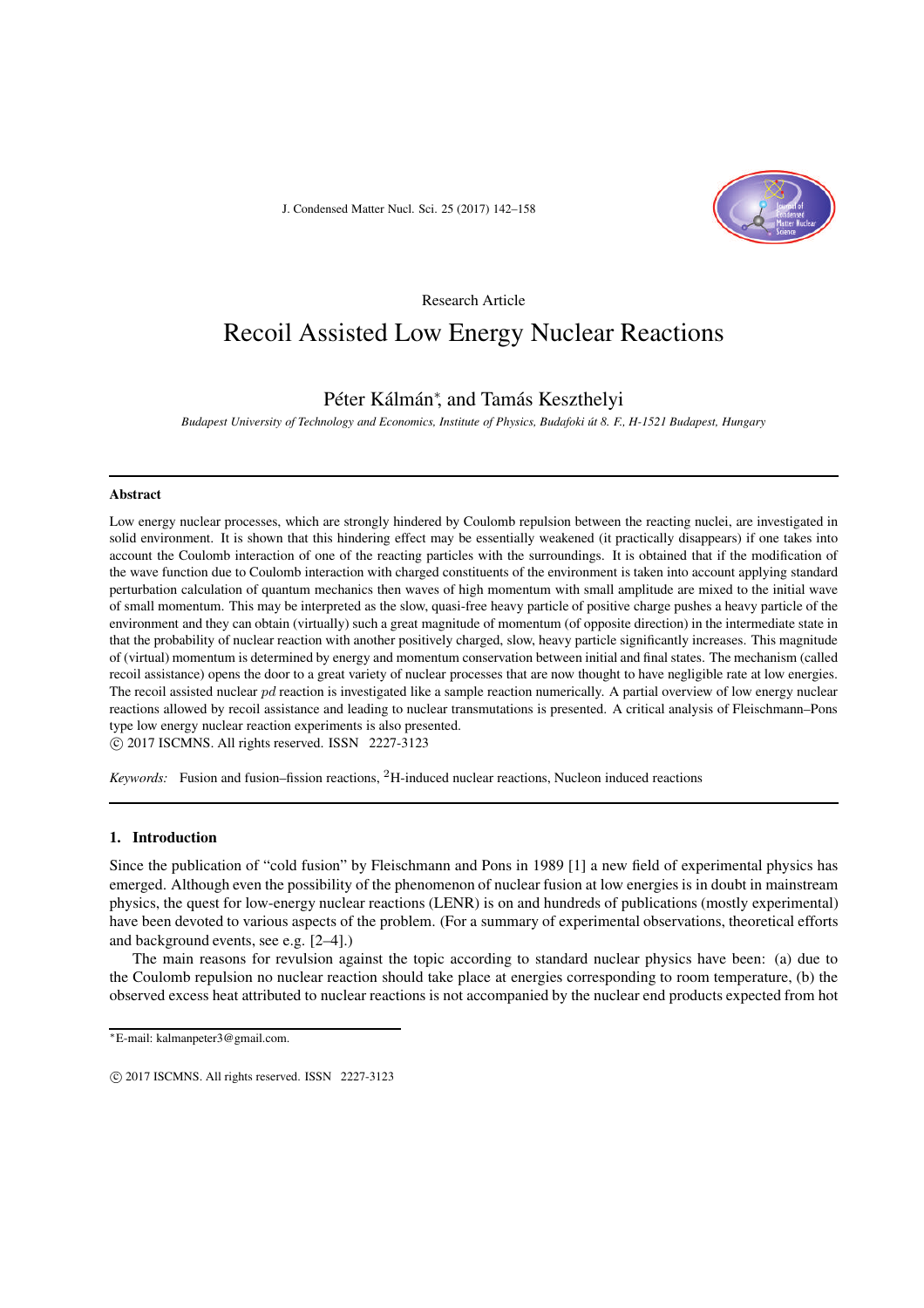fusion, (c) traces of nuclear transmutations were also observed. Considering the repulsive Coulomb interaction, that is an even more inexplicable fact at these energies. It also bodes against acceptance of the phenomenon that (d) its reproduction seems to be uncertain. It is evident that these serious questions must be at least qualitatively answered in order to transfer the field back into proper science.

Moreover, the phenomenon is strongly associated with the hope for a practical source of energy for society. People who deal with the phenomenon have often said their aim is to construct practical generators with cold fusion. This association is disturbing. (Although the theoretical ground of hot fusion is clear the technical realization of a power supply based on hot fusion has been pushed back and delayed for about 70 years.)

On the other hand, in the last two decades, investigations into astrophysical factors of nuclear reactions at low atomic numbers, which have great importance in nuclear astrophysics [5] have been made. In the cross section of measurements of the dd reactions in deuterated metal targets, extraordinary observations, called "anomalous screening", were made in low energy accelerator physics ([6] and references there in). Several years ago a systematic survey of the experimental methods applied in these investigations, and the theoretical efforts for the explanation of the anomalous screening effect was made [6] from which one can conclude that the full theoretical explanation of the effect is still missing.

The observations in the above two fields motivate us to search for physical phenomena that may have modifying effect on nuclear reactions in solid state environment. Earlier we found that theoretically [7] if the reaction p+d*→*<sup>3</sup>He takes place in a solid material, then the nuclear energy is mostly taken away by an electron in the environment instead of by the emission of a *γ* photon, a result that calls the attention to the possible role of the presence of charged particles of the surroundings.

The cross section of direct (first order in terms of perturbation calculation) nuclear reactions has strongly and nonlinearly decreasing energy dependence due to the repulsive Coulomb potential in the low energy range (as will be seen in Section 2). In the second order processes this huge decrease of the cross section may disappear. Therefore, the cross section of a not direct (second order) reaction may be essentially higher than the cross section of the direct reaction. In this paper, we attempt to demonstrate this effect.

We investigate the

$$
{}_{z_1}^{A_1}V + p + {}_{z_3}^{A_3}X \to {}_{z_1}^{A_1}V' + {}_{z_3+1}^{A_3+1}Y + \Delta
$$
 (1)

process which we are going to call recoil assisted proton capture. The solid is a metal  $\frac{A_1}{z_1}V$  (e.g. Pd) which is irradiated with low energy free protons, while free ions or atoms of nuclei  $_{z_3}^{A_3}X$  (e.g. deuterons) are also present. The particles  $^{A_1}_{z_1}$ V interact with the ingoing free protons via Coulomb interaction and push them (virtually) into an intermediate state of large momentum. These protons are captured by the nuclei  $_{z_3}^{A_3}X$  due to strong interaction and a nucleus  $_{z_3+1}^{A_3+1}Y$ is created in this manner. The particles  $^{A_1}_{z_1}V$  (initial) and  $^{A_1}_{z_1}V'$  (final) assist the process only.  $\Delta$  is the energy of the reaction.

The recoil assisted p+d*<sup>→</sup>* <sup>3</sup>He reaction

$$
{}_{z_1}^{A_1}V + p + d \rightarrow {}_{z_1}^{A_1}V' + {}_{2}^{3}He + \Delta
$$
 (2)

is discussed in more detail. Here  $\Delta = 5.493$  MeV.

The reaction

$$
q + \frac{A_2}{z_2}w + \frac{A_3}{z_3}X \to q' + \frac{A_3 + A_2}{z_3 + z_2}Y + \Delta,
$$
\n(3)

a generalization of (1), is also dealt with. Here *q* is any charged particle of the environment.

In Section 2, the decreasing energy dependence of the cross section in the low energy range is connected to the hindering role of Coulomb repulsion and the Coulomb factor. In Section 3, the basic ideas are expounded. Sections 4 and 5 are devoted to the deduction of transition probability per unit time and cross section of recoil assisted p+d*→*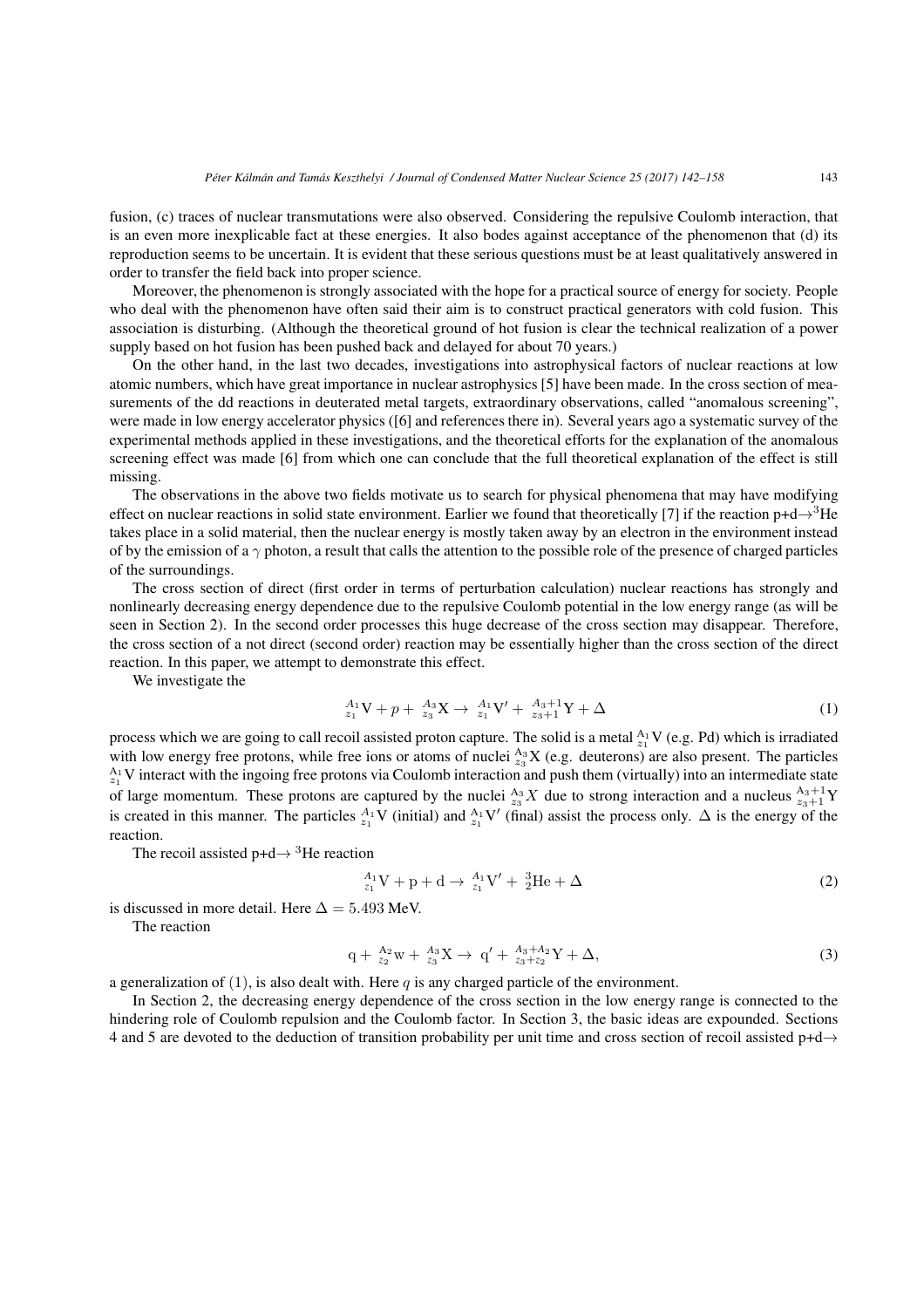<sup>3</sup>He reaction, which is the simplest recoil assisted proton capture reaction, in a very simple model of the recoil assisted reaction. Section 6 is an overview of some other recoil assisted low energy nuclear reactions, which may lead to nuclear transmutations. Sections 7 and 8 are devoted to critical analysis of electrolysis experiments and summary. Some correspondences and identities applied in the calculation can be found in the Appendix.

## **2. Hindering Role of Coulomb Repulsion**

It is standard in nuclear physics that heavy particles *j* and *k* of like positive charge need considerable amount of relative kinetic energy *E* determined by the height of the Coulomb barrier in order to enhance the probability of their nuclear interaction to a significant value.

The cross section of such a process can be derived applying the Coulomb solution  $\varphi(\mathbf{r})$ ,

$$
\varphi(\mathbf{r}) = e^{i\mathbf{k}\cdot\mathbf{r}} f(\mathbf{k}, \mathbf{r}) / \sqrt{V},\tag{4}
$$

which is the wave function of a free particle of charge number  $z_j$  in a repulsive Coulomb field of charge number  $z_k$ [8], in the description of relative motion of projectile and target. In (4) *V* denotes the volume of normalization, **r** is the relative coordinate of the two particles, **k** is the wave number vector in their relative motion and  $f(\mathbf{k}, \mathbf{r}) = e^{-\pi \eta_{jk}/2} \times f(\mathbf{k})$  $\Gamma(1 + i\eta_{jk}) \times {}_1F_1(-i\eta_{jk}, 1; i[kr - \mathbf{k} \cdot \mathbf{r}])$ , where  ${}_1F_1$  is the confluent hypergeometric function and Γ is the Gamma function.  $\varphi(\mathbf{r}) \sim e^{-\pi \eta_{jk}/2} \Gamma(1 + i \eta_{jk})$  and

$$
\left| e^{-\pi \eta_{jk}/2} \Gamma(1 + i \eta_{jk}) \right| = \sqrt{\frac{2\pi \eta_{jk}(E)}{\exp\left[2\pi \eta_{jk}(E)\right] - 1}} = f_{jk}(E),\tag{5}
$$

which is the so-called Coulomb factor. Here

$$
\eta_{jk}(E) = z_j z_k \alpha_f \sqrt{a_{jk} \frac{m_0 c^2}{2E}} \tag{6}
$$

is the Sommerfeld parameter.

$$
a_{jk} = \frac{A_j A_k}{A_j + A_k} \tag{7}
$$

is the reduced mass number of colliding particles *j* and *k* of mass numbers  $A_j$  and  $A_k$  and rest masses  $m_j = A_j m_0$ ,  $m_k = A_k m_0$ .  $m_0 c^2 = 931.494$  MeV is the atomic energy unit,  $\alpha_f$  is the fine structure constant and *E* is taken in the center of mass (CM) coordinate system.

The cross section of the process is proportional to  $f_{jk}^2(E)$  thus the rate of the nuclear reaction of heavy, charged particles of like positive charge becomes very small at low energies as a consequence of  $f_{jk}^2(E)$  being very small. Mathematically it appears in the energy dependence of the cross section  $(\sigma)$  of the charged-particle induced reactions as

$$
\sigma(E) = S(E) \exp\left[-2\pi \eta_{jk}(E)\right]/E,\tag{8}
$$

where *S* (*E*) is the astrophysical factor, which can be written as  $S(E) = S(0) + S_1E + S_2E^2$ , [5].

It is the consequence of energy dependence (8) of the cross section that to this day it is a commonplace that the rate of any nuclear reaction between heavy, charged particles of positive charge is unobservable at low energies. The aim of this paper is to show that in solids, contrary to the above assumption, there can exist nuclear processes with observable rates at low energies.

It will be shown that the huge increment in the Coulomb factor due to recoil makes it possible for the cross section of recoil assisted nuclear reactions to reach an observable magnitude even in the very low energy case. Since the actual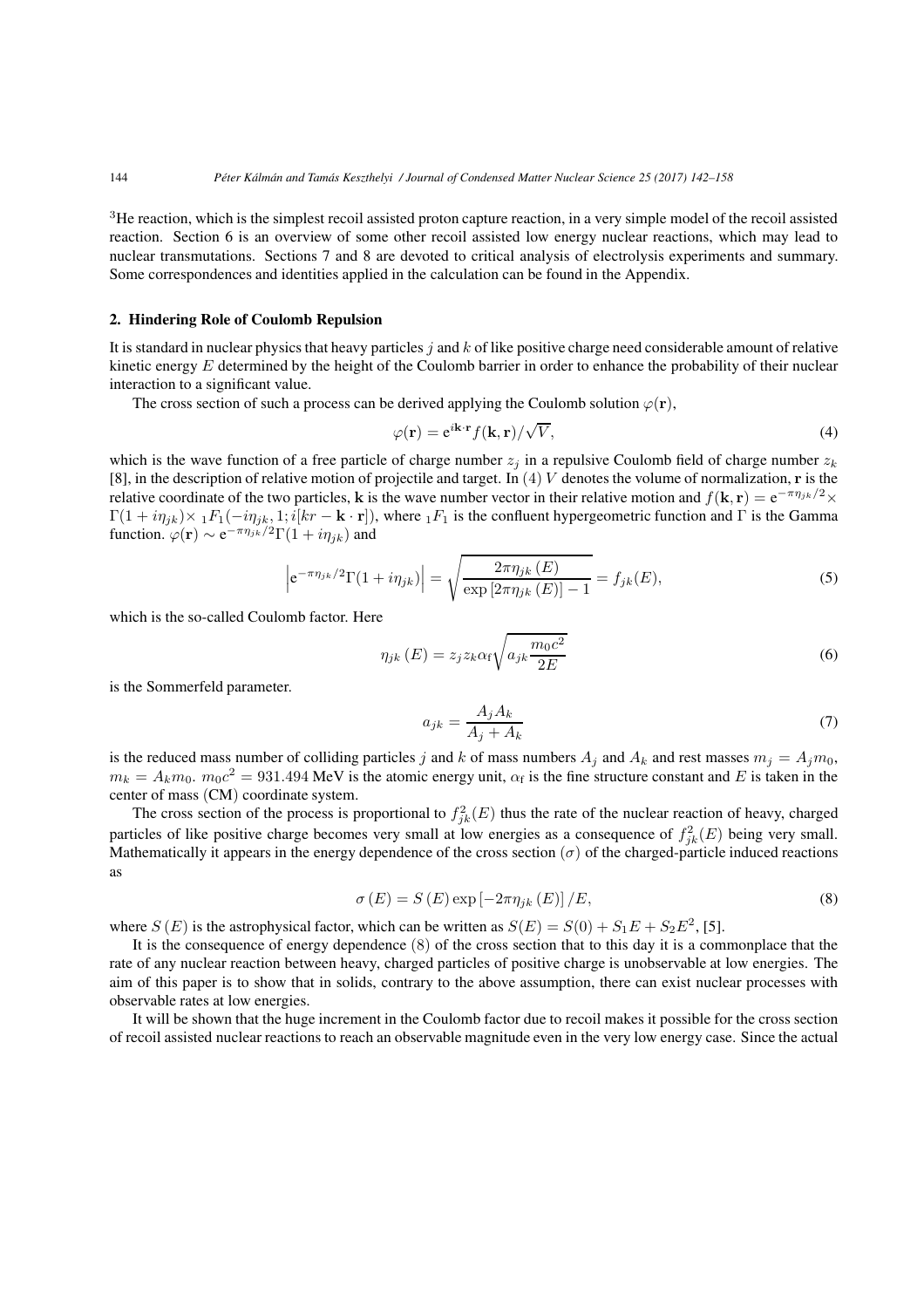Coulomb factors are the clue to the recoil assisted nuclear reactions we focus our attention on to them, especially concerning the Coulomb factors of heavy charged particles.

# **3. General Considerations**

It is thought that the state of one participant of the nuclear process is changed by Coulomb interaction with a charged particle of the environment (e.g. solid material, a metal) before the nuclear process takes place. As an example, which will be considered in more detail, let us consider the p+  $^{A_3}_{23}X \to ^{A_4}_{24}Y$  (especially the p+d $\to ^{3}_2$ He) model-process  $(A_4 = A_3 + 1, z_4 = z_3 + 1)$ . In this reaction, slow initial protons enter the solid (e.g. Pd) while quasi-free  $\frac{A_3}{z_3}X$ particles (e.g. deuterons) are also present. The graphs of the process can be seen in Fig. 1. In this case, one of the slow protons (as particle 2) can enter into Coulomb interaction with a heavy constituent (Pd atom) of the solid (as particle 1) knocking out it from the lattice before the nuclear reaction with an  $_{z_3}^{A_3}X$  particle (e.g. a deuteron). The Coulomb interaction is followed by strong interaction, that induces a nuclear process, e.g. a nuclear capture process, in which the energy ∆ of the nuclear reaction is divided between the heavy constituent (Pd atom) and the heavy nuclear product  $^{A_4}_{z_4}$ *Y* (e.g.  $^{3}_{2}$ He). This process is a second order process in terms of standard perturbation theory (see Fig. 1(a)). The rest masses of the participants are:  $m_1 = A_1 m_0$ ,  $m_2 = m_0$ ,  $m_3 = A_3 m_0$  (e.g.  $m_3 = 2 m_0$ ) and  $m_4 = A_4 m_0$ (e.g.  $m_4 = 3m_0$ ) corresponding to the heavy constituent, the proton, the other nucleus (e.g. deuteron) and the nuclear product  $^{A_4}_{z_4}$ Y (e.g.  $^{3}_{2}$ He), respectively. The states of the heavy constituent, the proton, the other nucleus and the nuclear product must fulfill energy and momentum conservation in the initial and final states. If initially (before the Coulomb interaction) protons and  $A_3^3$ X particles (e.g. deuterons) move slowly and the heavy constituent has only vibration of thermal origin then their initial momenta can be neglected and the initial total momentum can be taken to be zero. Therefore in the final state  $\mathbf{p}_{1'} + \mathbf{p}_4 = 0$ , where  $\mathbf{p}_{1'}$  and  $\mathbf{p}_4$  are the momenta of the heavy constituent, knocked out from the lattice, and the nuclear product resulting  $\mathbf{p}_{1'} = -\mathbf{p}_4 (= \mathbf{p})$ . From energy conservation it follows that  $\mathbf{p}^2/(2m_1) + \mathbf{p}^2/(2m_4) = \Delta$  which determines  $p = |\mathbf{p}| = \sqrt{2m_0 a_{14} \Delta}$ . (If  $m_1 > m_4$  th (particle 4) will take away the larger part of the total nuclear reaction energy  $\Delta$ .) If the Coulomb interaction preserves the momentum (as will be shown later) then the Coulomb scattered proton (particle 2') has momentum  $\mathbf{p}_{2'} = \mathbf{p}_4 = -\mathbf{p}$ 



Figure 1. The graphs of recoil assisted nuclear reactions. The single lines represent (initial localized (1) and final free(1')) heavy constituent of the solid. The double lines represent free, heavy, charged initial (2) particles (such as p, d), their intermediate state (2'), target nuclei (3) and reaction products (4)–(6). The filled dot denotes Coulomb-interaction and the open circle denotes nuclear (strong) interaction. Fig. 1(a) is a capture process and Fig. 1(b) is a reaction with two fragments.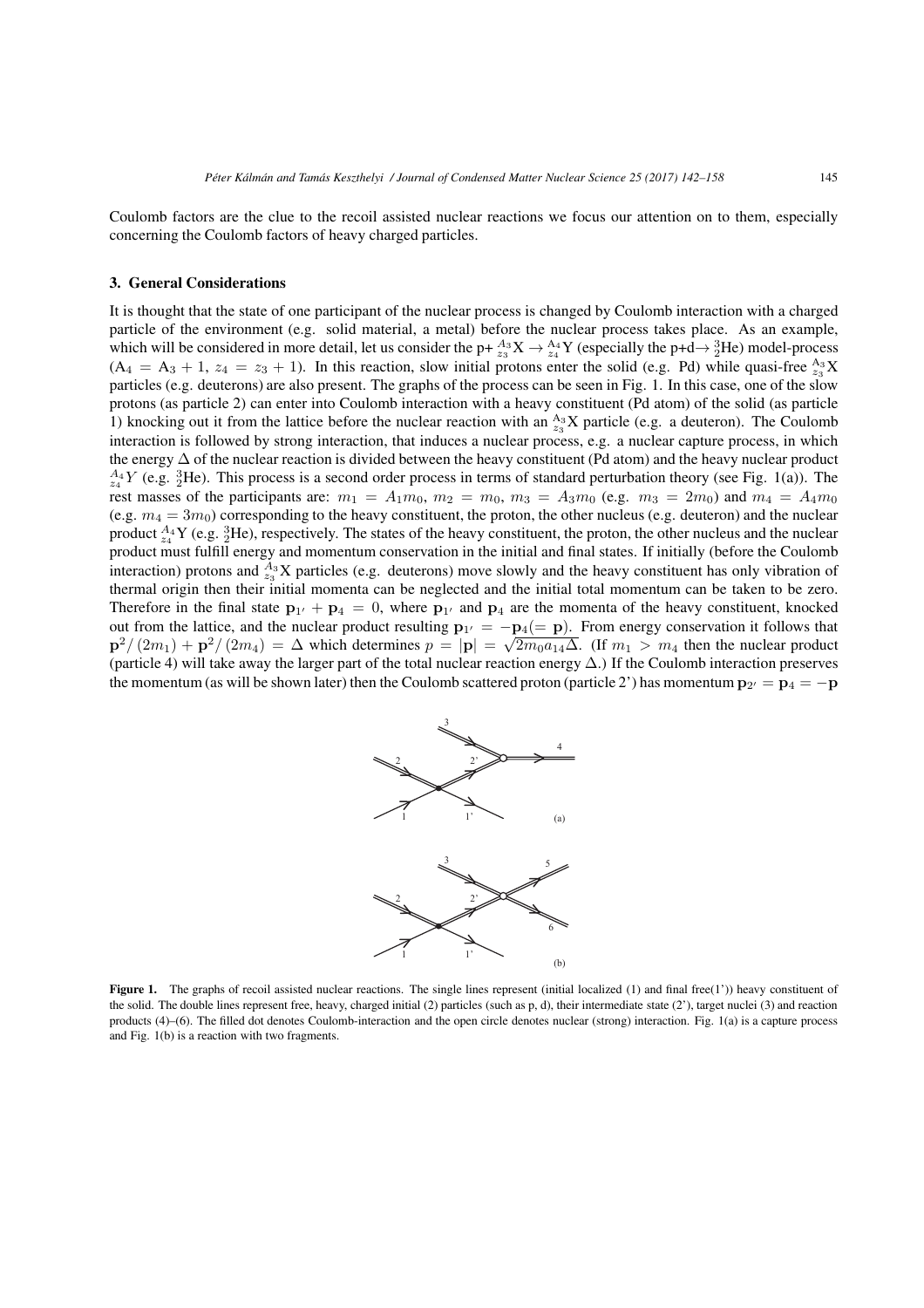too. It means that its energy

$$
E_{2'} = \frac{p^2}{2m_2} = a_{14}\Delta/A_2 \quad \left(\text{e.g. } E_{2'} = \frac{3A_1}{A_1 + 3}\Delta \text{ in the case of } \text{p} + \text{d} \rightarrow_2^3 \text{He reaction}\right)
$$

in the intermediate state. ( $A_1$  is the nucleon number of the heavy constituent (Pd atom) and  $A_2 = 1$  in the case of proton capture discussed.) The Coulomb factor must be calculated in the CM system.  $E_{2'}(\text{lab}) = a_{14}\Delta/A_2$  is valid in the laboratory frame of reference (lab). Thus

$$
E_{2'}(\text{CM}) = \frac{m_3}{m_2 + m_3} E_{2'}(\text{lab}) = \frac{A_3}{A_2 \left(A_2 + A_3\right)} a_{14} \Delta
$$

must be substituted in (6) that results

$$
\eta_{2'3} = z_2 z_3 \alpha_f A_2 \sqrt{\frac{m_0 c^2}{2a_{14} \Delta}} \tag{9}
$$

and which gives  $\eta_{2'3} = z_3 \alpha_f \sqrt{m_0 c^2 / (2a_{14}\Delta)}$  with  $z_2 = 1$  and  $A_2 = 1$  corresponding to proton capture. In the case of p+d→ $\frac{3}{2}$ He reaction  $\Delta = 5.493$  MeV [9], which is the reaction energy and if  $A_1 = 106$  corresponding to one of the Pd isotopes then  $2a_{14}\Delta = 32.05$  MeV,  $\eta_{2'3} = 0.039$  and  $f_{2'3}^2 = 0.88$ .

Moreover, in a proton capture process with particle 3 of mass number *A*<sup>3</sup> the mass number of particle 4 becomes  $A_4 = A_3 + 1$  and the reduced mass number  $a_{14} = A_1 (A_3 + 1) / (A_1 + A_3 + 1)$ . If  $A_1 \simeq A_3 = \hat{A}$  then  $a_{14} = \hat{A}/2$ and  $2a_{14}\Delta = \hat{A}\Delta = 572$  MeV at  $\hat{A} = 100$  and with a typical (averaged) value of  $\Delta = 5.72$  MeV (see Table 1). If  $z_3 = 46$  then  $\eta_{2/3} = 0.428$  and  $f_{2/3}^2 = 0.196$ .

Thus, the Coulomb scattered proton will have (virtual) momentum (virtual kinetic energy) in the intermediate state that is large enough to make a drastic increase of the Coulomb factor  $f_{2/3}$  as has been demonstrated above in the two numerical examples. As a conclusion, the state of an ingoing heavy, charged particle may be changed by a solid environment in such a way that must not be neglected in rate calculations of nuclear processes.

#### **4. Model of Recoil Assisted Nuclear Reactions in d-filled Metals**

The reaction of heavy charged particles induced by a solid-state environment (deuterized metals in a proton flux from an accelerator) is modeled in the following way. Let us take two independent systems A and B, where A is a solid and B is an ensemble of free, heavy charged particles (e.g. free protons) with the corresponding Hamiltonians  $H_A$ and  $H_B$ . It is supposed that their eigenvalue problems are solved, and the complete set of the eigenvectors of the two independent systems are known.

In the processes investigated, the Coulomb and the strong interactions play crucial roles. The interaction Hamiltonian  $H<sub>I</sub>$  comprises the Coulomb interaction potential  $V<sub>Cb</sub>$  with the charged constituents of surroundings (solid) and the interaction potential  $V_{\text{St}}$  of the strong interaction:

$$
H_I\left(\mathbf{x}_{AB}\right) = V_{\text{Cb}}\left(\mathbf{x}_{AB}\right) + V_{\text{St}}\left(\mathbf{x}_{AB}\right). \tag{10}
$$

Therefore, the charged particle assisted nuclear reactions are at least of second order in terms of standard perturbation calculation. The interaction  $H_1(\mathbf{x}_{AB})$  between them is switched on adiabatically, the suffixes A and B in the argument symbolize that one party of the interaction comes from system A and the other from system B.

According to (10), the lowest order of S-matrix element of a charged particle assisted nuclear reaction has two terms. However, the contribution by the term, in which  $V_{\rm St}$  according to chronological order precedes  $V_{\rm Ch}$ , is negligible because of the smallness of the Coulomb factor which is appearing in the matrix element of  $V_{St}$  in this case (as discussed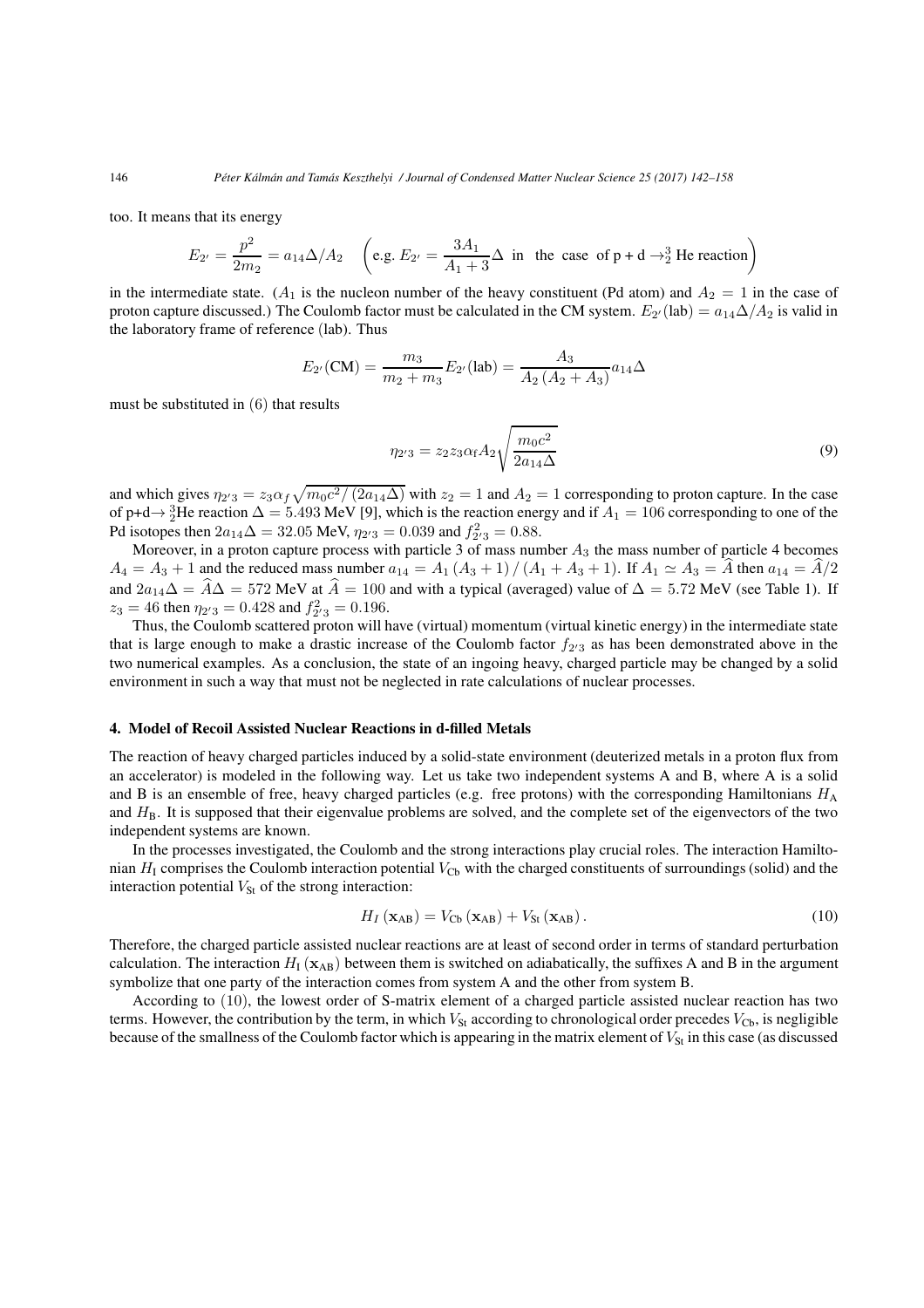above). In the following we only deal with the dominant term. (In the nuclear matrix element, the Coulomb interaction between the charged participants is taken into account using an appropriate approximate form (21) of (4).)

Thus in the process investigated, first a heavy, charged particle of system B takes part in a Coulomb scattering with any charged particle of system A and it is followed by a strong interaction  $V_{\text{St}}(\mathbf{x}_{\text{aB}})$  with some nucleus of system A that leads to their final bound states. Particles 1, 3 belonging to system A are heavy constituents (e.g. atoms, ions (particle 1) and quasi-free deuterons (particle 3)) of the solid. Ingoing particles 2 belong to the system B, that are charged, heavy particles (e.g. protons (p)) , and it is supposed that they move freely at the surface of the solid (e.g. metal). The sub-lattice of the solid is filled partly with particles 3, which are deuterons further on, i.e. the number of filled lattice points of the *d* sub-lattice is  $N_1\xi$ , where  $N_1$  is the number of possible lattice sites. It is supposed that only quasi-free deuterons take part in the process and they are produced by thermal activation. The number *N*<sup>3</sup> of quasi-free deuterons has strong temperature dependence.

$$
N_3(T) = N_1 \xi e^{-\frac{U}{kT}} e^{-\frac{\varepsilon}{kT}},\tag{11}
$$

where *U* is the activation energy of the deuteron necessary for it to be quasi-free in the host lattice and  $\varepsilon$  is its quasikinetic energy. So *N*<sup>3</sup> (*T* ) gives the number of those deuterons which are bound in the lattice but are delocalized, move quasi-free in it and take part in the process discussed.

Since the aim of this paper is to show the fundamentals of the main effect, the problem, that there may be identical, indistinguishable particles in systems A and B is not considered. The simplest description and the simplest process (the p capture reaction) is chosen.

For atomic potential we use screened Coulomb interaction potential of charge number  $z_1$  with screening parameter  $\lambda = z_1/a_0$  that results  $V_{\text{Cb}}(\mathbf{r})$  of form

$$
V_{\text{Cb}}\left(\mathbf{r}\right) = \frac{z_1 z_2}{2\pi^2} e^2 \int \frac{\exp(i\mathbf{qr})}{q^2 + \lambda^2} \mathbf{dq}
$$
\n(12)

and coupling strength  $e^2 = \alpha_f \hbar c$ .  $\hbar$  is the reduced Planck-constant, *c* is the velocity of light in vacuum and  $a_0$  is the Bohr radius. Here  $z_2$  is the charge number of the ingoing heavy charge particle (particle 2).

For the strong interaction the interaction potential

$$
V_{\text{St}}(\mathbf{x}) = -V_0 \quad \text{if } |\mathbf{x}| \le b \quad \text{and} \quad V_{\text{St}}(\mathbf{x}) = 0 \quad \text{if } |\mathbf{x}| > b \tag{13}
$$

is applied, where the choice for  $V_0 = 25 \text{ MeV}$  and  $b = 2 \times 10^{-13}$  cm seem to be reasonable in the case of deuteron like target particle [10].

According to standard perturbation theory of quantum mechanics the transition probability per unit time  $\left(W_{\text{fi}}^{(2)}\right)$ of the process can be written as

$$
W_{\rm fi}^{(2)} = \frac{2\pi}{\hbar} \sum_{\rm f} \left| T_{\rm fi}^{(2)} \right|^2 \delta(E_{\rm f} - \Delta) \tag{14}
$$

with

$$
T_{\rm fi}^{(2)} = \sum_{2'} \frac{V_{\text{St}, f2'} V_{\text{Cb}, 2'i}}{E_{2'} - E_{\rm i}},\tag{15}
$$

where  $E_i$ ,  $E_{2'}$  and  $E_f$  are the kinetic energies in the initial, intermediate and final states, respectively,  $\Delta$  is the reaction energy, i.e. the difference between the rest energies of the initial  $(E_{i0})$  and final  $(E_{f0})$  states ( $\Delta = E_{i0} - E_{f0}$ ).  $V_{\text{Cb},2'i}$ is the matrix element of the Coulomb potential between the initial and intermediate states and  $V_{\text{St, f2'}}$  is the matrix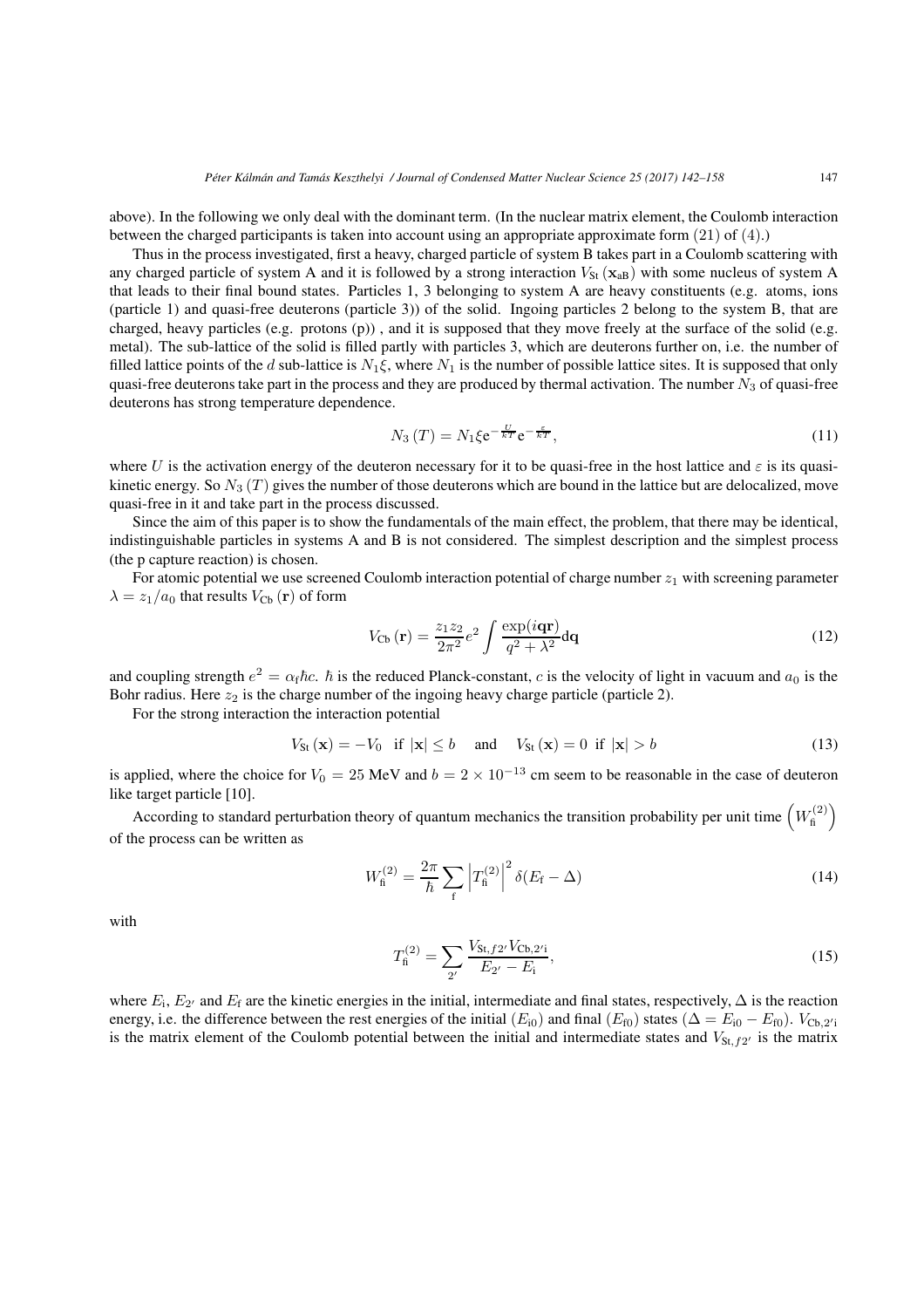element of the potential of the strong interaction between intermediate and final states. Only capture processes are dealt with. The initial momenta and kinetic energies of particles  $1-3$  are neglected  $(E_i = 0)$ .

$$
E_{\rm f} = \frac{\hbar^2 \mathbf{k}_{1'}^2}{2m_1} + \frac{\hbar^2 \mathbf{k}_4^2}{2m_4},\tag{16}
$$

$$
E_{2'} = \frac{\hbar^2 \mathbf{k}_{2'}^2}{2m_2} + \frac{\hbar^2 \mathbf{k}_{1'}^2}{2m_1}
$$
 (17)

are the kinetic energies in the final and intermediate states.  $\mathbf{k}_{1'}$ ,  $\mathbf{k}_{2'}$  and  $\mathbf{k}_4$  are wave vectors of particle  $1', 2'$  and 4, respectively (see Fig. 1a).

## **5. Cross Section of Recoil Assisted Nuclear Reaction in d-filled Metals**

The initial states of heavy constituents (e.g. atom or ion of the host lattice, particle 1 of rest mass  $m_1$ ), that is localized around all of the lattice points, are described by a Bloch-function of the form [11]

$$
\varphi_{\mathbf{k}_{1,i}}(\mathbf{r}_1) = \frac{1}{\sqrt{N_1}} \sum_{\mathbf{L}} e^{i\mathbf{k}_{1,i} \cdot \mathbf{L}} a(\mathbf{r}_1 - \mathbf{L}),
$$
\n(18)

where  $\mathbf{r}_1$  is the coordinate,  $\mathbf{k}_{1,i}$  is wave vector of the first Brillouin zone (BZ) of the reciprocal lattice,  $a(\mathbf{r}_1 - \mathbf{L})$  is Wannier-function, which is independent of  $\mathbf{k}_{1,i}$  within the BZ and is well localized around lattice site **L**.  $N_1$  is the number of lattice points of the lattice of particles 1. (The Coulomb-interaction between the incoming free particles and the crystal may change the energy distribution of the states of form (18).)

$$
a\left(\mathbf{x}\right) = \left(\frac{\beta^2}{\pi}\right)^{3/4} e^{-\frac{\beta^2}{2}x^2},\tag{19}
$$

that is the wave function of the ground state of a 3-dimensional harmonic oscillator of angular frequency  $\omega$  with  $\beta = \sqrt{m_1 \omega/\hbar}$  [12].

For particles 2 (ingoing heavy particles, in our case protons) taking part in Coulomb interaction with the heavy constituent of the solid (with particle 1) we use plane waves before and after scattering as well. The final state of heavy constituent which comes from the solid (particle  $1'$ ) is also a plane wave.

Using the states defined above for Coulomb matrix element we have

$$
V_{\text{Cb},2'i} = \frac{z_1 z_2}{2\pi^2} e^2 \left(\frac{\beta^2}{\pi}\right)^{3/4} \frac{\delta\left(\mathbf{k}_{2'} + \mathbf{k}_{1'}\right)}{\mathbf{k}_{1'}^2 + \lambda^2}
$$

$$
\times \frac{(2\pi)^6}{V^{3/2}} \frac{1}{\sqrt{N_1}} \sum_{\mathbf{L}} \exp\left(i\mathbf{k}_{1,i}\mathbf{L}\right). \tag{20}
$$

Here the approximation  $\tilde{a}(\mathbf{k}) = 8\pi^{9/4} \beta^{3/2} \delta(\mathbf{k})$  in the case of  $\beta \ll k$  is used where

$$
\widetilde{a}(\mathbf{k}) = \int e^{-i\mathbf{k}\cdot\mathbf{x}} a(\mathbf{x}) d^3x
$$

is the Fourier transform of (19) which is

$$
\widetilde{a}(\mathbf{k}) = 2^{3/2} \pi^{3/4} \beta^{-3/2} \exp\left(-\frac{k^2}{2\beta^2}\right)
$$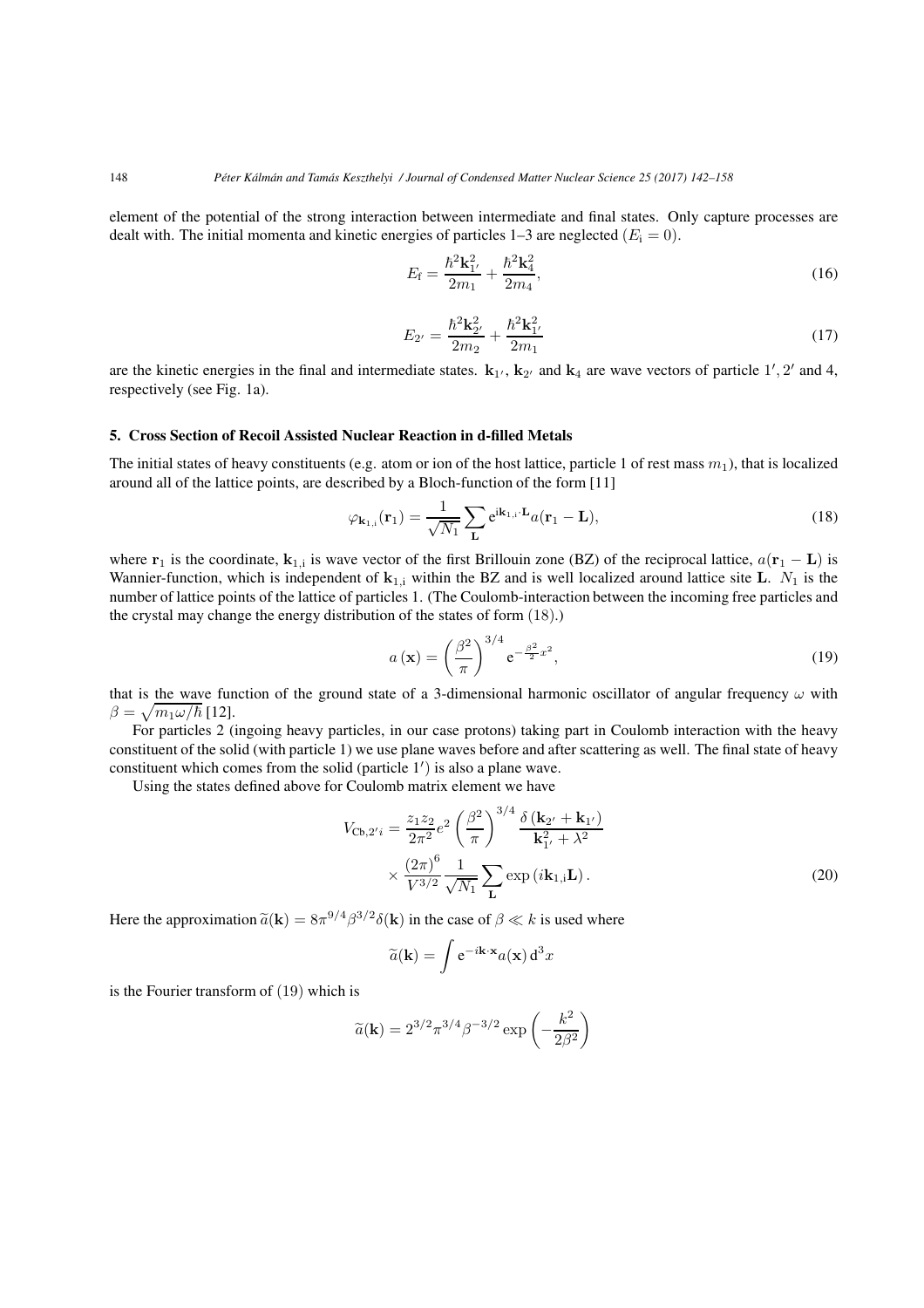that allows this approximation since  $\beta \ll |\mathbf{k}_{1'}|$ ,  $|\mathbf{k}_{2'}|$  and  $|\mathbf{k}_4|$  as will be seen later. Furthermore  $\mathbf{k}_{1,i}$  is neglected in the argument of the Dirac-delta since  $|\mathbf{k}_{1,i}| \ll |\mathbf{k}_{1'}|$  (see later too).

Particle 3 is also supposed to be free, therefore its state may also be considered to be a plane wave. When calculating the matrix element of the strong interaction potential between particles 2' and 3 we use an approximate form  $\varphi_{2/3, Cb}(\mathbf{r})$ of the Coulomb solution

$$
\varphi_{2'3, \text{Cb}}(\mathbf{r}) = e^{i\mathbf{k}_{2'} \cdot \mathbf{r}} f_{2'3}(k_{2'}) / \sqrt{V},\tag{21}
$$

namely a plane wave corrected by the appropriate Coulomb factor  $f_{2/3}(k_{2'})$  corresponding to the particles 2' and 3, that take part in strong interaction. Here  $\mathbf{r} = \mathbf{r}_{2'} - \mathbf{r}_3$  is their relative coordinate. (The approximation of the Coulomb solution of form  $(21)$  is valid in the range of the nucleus only.) The wave function of particles  $2'$  and  $3$  can be written as the function of  $\bf{r}$  and  $\bf{R}$ , which is the center of mass coordinate of particles  $2'$  and 3, as

$$
\varphi_{2'3}(\mathbf{R}, \mathbf{r}) = e^{i\mathbf{k}_{2'} \cdot (\mathbf{R} + \mathbf{r})} f_{2'3}(k_{2'})/V.
$$
 (22)

The final state has the form

$$
\varphi_4(\mathbf{R}, \mathbf{r}) = e^{i\mathbf{k}_4 \cdot \mathbf{R}} \Phi_f(\mathbf{r}) / \sqrt{V}, \qquad (23)
$$

where  $\Phi_f(r)$  is the final nuclear state of the proton (particle 2') in particle 4. In the nuclear part of the model the Weisskopf-approximation is used, i.e. for the final nuclear state of the proton we take

$$
\Phi_{\text{fW}}\left(\mathbf{r}\right) = \sqrt{\frac{3}{4\pi R_0^3}}\tag{24}
$$

if  $r \leq R_0$ , where  $R_0$  is the nuclear radius, and  $\Phi_{fW}(r) = 0$  for  $r > R_0$ . Since  $\Phi_{fW}(r)$  and  $V_{St}(r)$  both have spherical symmetry the spherical term  $\sin(k_2/r) / (k_2/r)$  remains from  $e^{ik_2/r}$  in the nuclear matrix-element. With the aid of the above wave function and  $b = R_0$  assumption

$$
V_{\text{St},f2'}^{\text{W}} = -V_0 \frac{\sqrt{12\pi b}}{k_{2'}} f_{2'3}(k_{2'}) H(k_{2'}) \frac{(2\pi)^3}{V^{3/2}} \delta(\mathbf{k}_{2'} - \mathbf{k}_4), \qquad (25)
$$

where

$$
H(k_{2'}) = \int_0^1 \sin(k_{2'}bx)x \, dx.
$$
 (26)

Collecting everything obtained above, applying correspondence (71) in (15) and integrating over  $\mathbf{k}_{2'}$ 

1*/*<sup>2</sup>

$$
T_{\rm fi}^{(2)} = -\frac{\left(3\beta^3b\right)^{1/2}}{\pi^{9/4}} \frac{\left(2\pi\right)^6}{|\mathbf{k}_{1'}| V^2} \frac{\delta\left(\mathbf{k}_4 + \mathbf{k}_{1'}\right)}{\left(|\mathbf{k}_{1'}|^2 + \lambda^2\right)} \times \frac{f_{2'3}(k_{1'})H(k_{1'})}{\frac{\hbar^2|\mathbf{k}_{1'}|^2}{2m_0 a_{12}}} \frac{z_1 z_2 \mathbf{e}^2 V_0}{\sqrt{N_1}} \sum_{\mathbf{L}} \exp\left(i\mathbf{k}_{1,\mathbf{i}}\mathbf{L}\right).
$$
 (27)

Substituting (27) into (14), the following correspondence and identities are used: (72) *−* (75). Carrying out integration over  $\mathbf{k}_1$  with the aid of  $\delta(\mathbf{k}_4 + \mathbf{k}_1)$ , applying the relations (76) and (77), neglecting  $\lambda$  since  $\lambda \ll |k_0|$ , taking  $z_2 = 1$ ,  $A_2 = 1$  (particle 2 is a proton), integrating over  $\mathbf{k}_4$  and dividing by  $v/V$  which is the flux of ingoing particles 2 of velocity *v* one can obtain the cross section  $\sigma_{RANR}$  of the process as

$$
\sigma_{\text{RANR}} = \frac{S}{\sqrt{E_{2i}}},\tag{28}
$$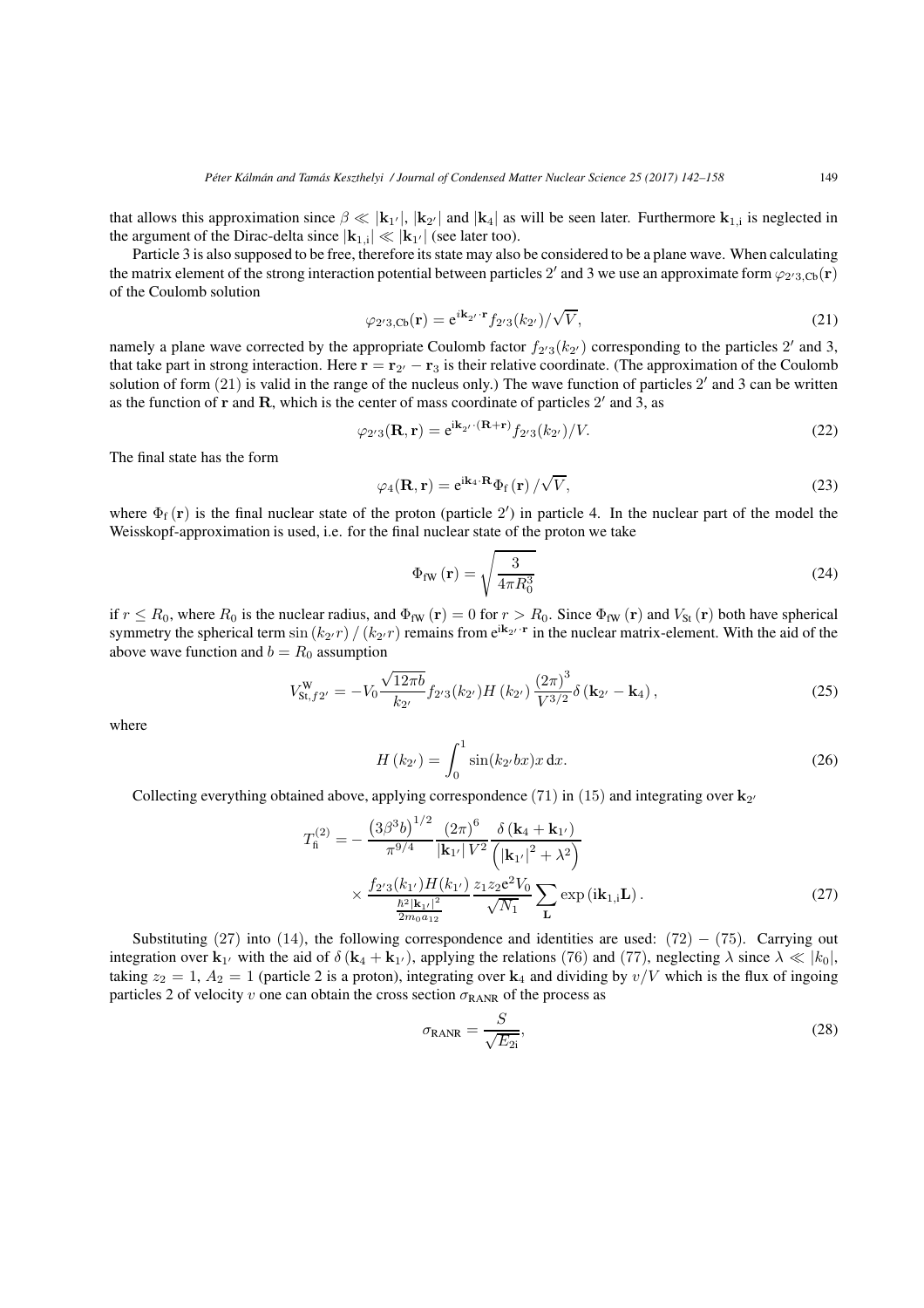where

$$
S = 24\sqrt{\pi}\beta^3 b \frac{\left(z_1 z_2 \alpha_f V_0\right)^2 (\hbar c)^4}{\Delta^{9/2} (m_0 c^2)} \frac{a_{12}^2}{a_{14}^{7/2}} f_{2/3}^2 \left(\Delta\right) H^2 \left(k_0\right). \tag{29}
$$

(The subscript RANR refers to the abbreviation of recoil assisted nuclear reaction.) Now it may be checked that the supposed  $\beta \ll |\mathbf{k}_{1'}|, |\mathbf{k}_{2'}|, |\mathbf{k}_4|$  and  $|\mathbf{k}_{1,i}| \ll |\mathbf{k}_{1'}|$  conditions are fulfilled since  $|\mathbf{k}_{1'}| = |\mathbf{k}_{2'}| = |\mathbf{k}_4| = k_0$ ,  $(k_0 = \hbar^{-1} \sqrt{2m_0 a_{14} \Delta}).$ 

In a deuterized Pd the ground state of the oscillator which describes the vibration of particles 1 is  $E_0 = 72$  meV leading to  $\hbar \omega = 48$  meV [13] and  $\beta = 3.4 \times 10^8 \times A_1^{1/2}$  cm<sup>−1</sup>. Applying this and taking  $A_1 = 106$  as a characteristic Pd atomic number,  $b\beta^3 = 8.58 \times 10^{15}$  cm<sup>−2</sup>. In the case of Pd assisted p + d → <sup>3</sup>He reaction  $z_1 = 46$  and the  $a_{12} = 1$ and  $a_{14} = 3$  approximations may be applied. Furthermore, with  $\Delta = 5.493$  MeV,  $H (k_0 b) = 0.43$  and  $f_{2'3}^2 = 0.88$ the cross-section results  $\sigma_{\text{RANR}} = 6.67 \times E_{2i}^{-1/2}$   $\mu b$  (i.e.  $S = 6.67 \text{ eV}^{1/2} \mu b$ , and  $E_{2i}$  is measured in eV).

Based on the above results, one can estimate that energy range of astrophysical factor measurements where recoil assisted nuclear reactions have to be taken account. It is determined by the following relation  $\sigma_{\text{RANR}} \exp[-U/(kT)] \ge$  $\sigma(E)$  where  $\sigma(E)$  is determined by (8). This relation can be converted to the condition

$$
\ln\left(\frac{S}{S\left(0\right)}\sqrt{E_{2i,\text{lab}}}\right) - \frac{U}{kT} \gtrsim -2\pi\alpha_f \sqrt{\frac{m_0 c^2}{E_{2i,\text{lab}}}},\tag{30}
$$

which is valid in the laboratory frame of reference. Here  $E_{2i,lab}$  is the initial energy of particle 2, i.e. the beam energy, and it is also supposed that the *S* value of the recoil assisted dd reactions may be estimated by the *S* value obtained above. If one takes  $U = 0.23$  eV [14] and  $kT = 0.025$  eV which corresponds to room temperature then  $U/(kT) = 9.2$ . Moreover,  $S(0) = 5.5 \times 10^4$  eVb and  $5.6 \times 10^4$  eVb of the d + d $\rightarrow$ <sup>3</sup>He+n and d + d $\rightarrow$  p + t reactions [5]. Applying these numbers in (30) one obtains that near and below  $E_{2i,lab} = 8$  keV the recoil assisted reactions have to be taken into account when evaluating astrophysical measurements of dd reactions. This result fits in with observations [6].

It is worth mentioning, that usual nuclear experiments, in which nuclear reactions of heavy charged particles are investigated, are usually devised taking into account the hindering effect of Coulomb repulsion. Consequently, the beam energy is taken to be appropriately high to reach the energy domain where the cross section of the processes becomes appropriately large. Therefore, in an ordinary nuclear experiment, the role of recoil assisted reactions is not generally essential.

#### **6. Low Energy Nuclear Reactions Allowed by Recoil Assistance – Possibility of Nuclear Transmutations**

In order to get more information on the capability of the recoil mechanism discussed, some cases of the recoil assisted proton captures (see  $(1)$ ) are investigated. Particle 1 is a heavy particle, which assists the nuclear reaction and particle 2 is proton. Particles 3 and 4 have mass and charge numbers  $A_3$ ,  $z_3$  and  $A_3 + 1$ ,  $z_3 + 1$ , respectively (see Fig. 1). The reaction energy ∆ may be calculated using mass excess data [9]. ∆ is the difference between the sum of the initial and final mass excesses, i.e.  $\Delta = \Delta_p + \Delta_{A_3, z_3} - \Delta_{A_3+1, z_3+1}$ , where  $\Delta_p$ ,  $\Delta_{A_3, z_3}$  and  $\Delta_{A_3+1, z_3+1}$  are mass excesses of proton,  $^{A_3}_{z_3}X$  and  $^{A_3+1}_{z_3+1}Y$ , respectively. Investigating the mass excess data [9] one can recognize that the process is energetically allowed in the case of great number of nuclei and, consequently, may lead to nuclear transmutations [3].

Considering experiments using Pd cathode during electrolysis an important family of the recoil assisted proton capture reads as

$$
{}_{46}^{A_1}Pd + p + {}_{46}^{A_3}Pd \rightarrow {}_{46}^{A_1}Pd' + {}_{47}^{A_3+1}Ag + \Delta,
$$
\n(31)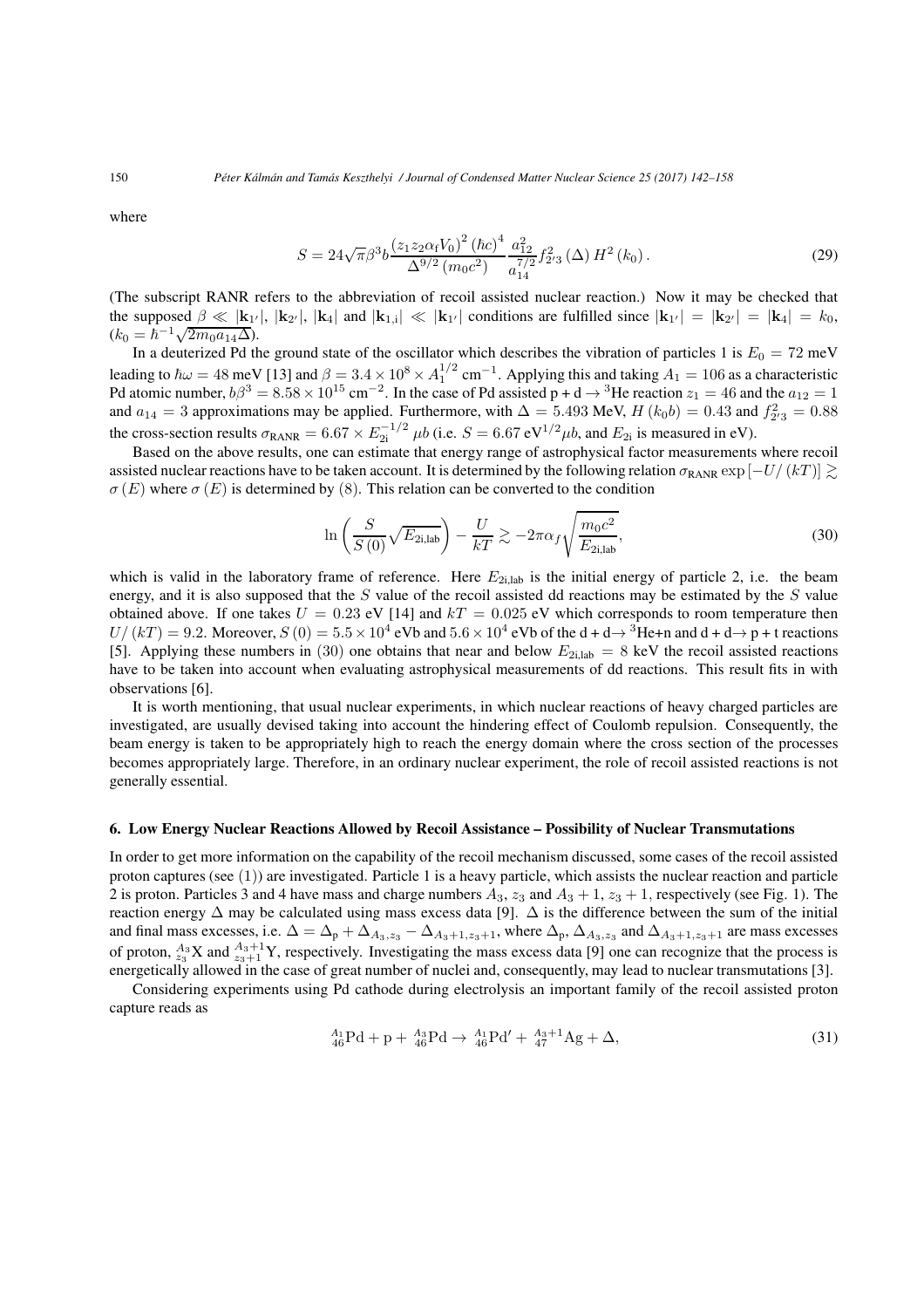**Table 1.** Numerical data of the  $^{A_1}_{46}Pd + p + \frac{A_3}{46}Pd \rightarrow \frac{A_1}{46}Pd' + \frac{A_3+1}{47}Ag + \Delta$  reactions.  $r_A$  is the relative natural abundance.  $\Delta$  is the energy of the reaction.

| $\frac{1}{2}$ as the relative matural abundance. $\frac{1}{2}$ to the energy of the reaction. |     |     |     |     |                                           |       |  |  |  |  |  |
|-----------------------------------------------------------------------------------------------|-----|-----|-----|-----|-------------------------------------------|-------|--|--|--|--|--|
| $A_3$                                                                                         | 102 | 104 | 105 | 106 | 108                                       | 110   |  |  |  |  |  |
| $\Delta(MeV)$ 4.155 4.966 5.814 5.789                                                         |     |     |     |     | 6.487                                     | 7.156 |  |  |  |  |  |
| $r_{A_3}$                                                                                     |     |     |     |     | 0.0102 0.1114 0.2233 0.2733 0.2646 0.1172 |       |  |  |  |  |  |

where the recoil assisted proton capture is mainly followed by the

$$
^{A+1}_{47}Ag + e \rightarrow \frac{A+1}{46}Pd + Q_{EC}
$$
 (32)

reaction. (The relevant data can be found in Table 1, the estimated  $f_{2/3}^2 = 0.196$ , which may be attached to the reactions, is determined in Section 3, the nuclear data of Table 1 are taken from [9].)

The processes (31) may produce stable  ${}^{107}_{47}$ Ag and  ${}^{109}_{47}$ Ag isotopes whose recoil assisted proton capture reaction may give rise to a chain of nuclear transmutations.

Moreover, the capture reaction may be extended to the recoil assisted capture of heavy particles  $\frac{A_2}{2}w$  (see reaction (3)), e.g. the capture of deuteron (d), triton (t),  ${}^{3}$ He,  ${}^{4}$ He, etc. The number of energetically allowed reactions of that type is also very large, their detectability is limited by the actual value of the factor  $f_{2/3}^2$ . The reactions of type (3) are also the sources of nuclear transmutations [3].

Another family of recoil assisted reactions, which is worth mentioning, is the family of exchange reactions. In recent works [15] the cooperative internal conversion processes by neutron and proton exchange were investigated. The cooperative exchange processes may be generally written in the form

$$
q + \frac{A_2}{z_2}X + \frac{A_4}{z_4}Y \to q' + \frac{A_2 - A_3}{z_2 - z_3}V + \frac{A_4 + A_3}{z_4 + z_3}W + \Delta.
$$
 (33)

Here q stands for any charged particle (initially a free or bound electron and any nucleus of charge number  $z_1$ ) which assists the reaction in which a heavy particle  $\frac{A_3}{z_3}w$  (n, p, d, t, <sup>3</sup>He, <sup>4</sup>He, etc.) is exchanged between the initial nuclei  $\frac{A_2}{z_2}X$ and  $^{A_4}_{z_4}$  Y resulting the final particles  $^{A_2-A_3}_{z_2-z_3}$  V and  $^{A_4+A_3}_{z_4+z_3}$  W (see Fig. 2). These reactions lead to nuclear transmutations too [3] and the number of energetically allowed reactions of that type is also very large. In exchange reactions, the reaction energy  $\Delta$  is divided between particles *q'*,  $A_2 - A_3 \vee A_4 + A_3 \vee A_5$ . It was shown in [15] that in the case of electron assistance the electrons take off minor parts of  $\tilde{\Delta}$ .



**Figure 2.** The graph of cooperative exchange process by heavy particle (e.g. neutron, proton, etc.) exchange. Particle 1 and 1' are any charged particle which assist the reaction, particle 2 is the nucleus which loses the heavy particle (e.g. neutron, proton, etc.) and becomes particle 2'. Particle 3 is the intermediate heavy particle (e.g. neutron, proton, etc.). Particle 4 is the nucleus which absorbs the heavy particle (e.g. neutron, proton, etc.) and becomes particle 5. The filled dot denotes (in the case of neutron the dipole term of) the Coulomb-interaction and the open circle denotes nuclear (*strong*) interaction.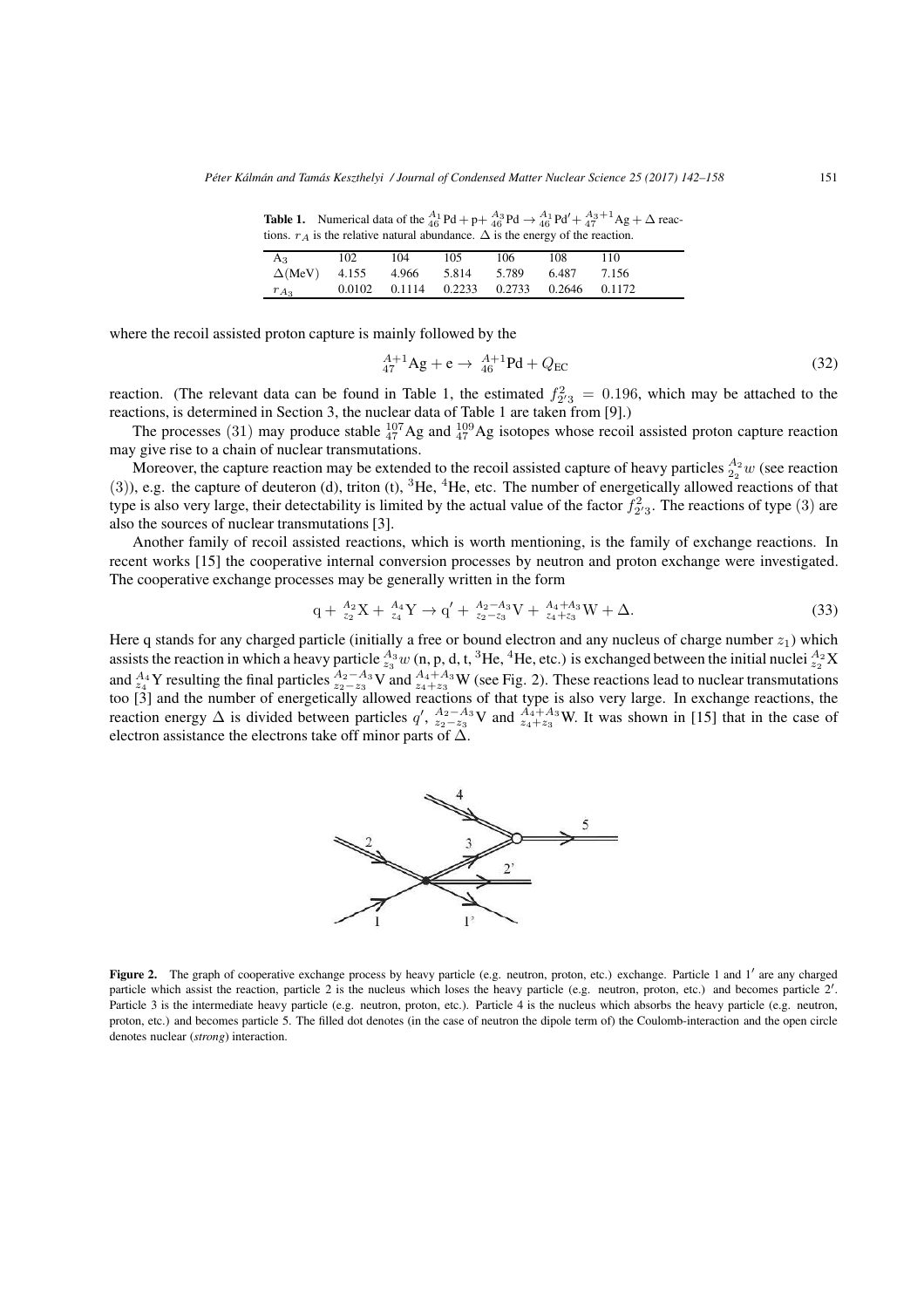#### **7. Critical Analysis of Experiments of Fleischmann–Pons Type**

In the experiment of [1] Pd was filled with deuterons during electrolysis. The electrolyte had LiOD content too. The most straightforward Pd assisted d capture reaction is

$$
{}_{46}^{A}Pd + d + d \rightarrow {}_{46}^{A}Pd' + {}_{2}^{4}He + \Delta.
$$
 (34)

In this reaction  $\Delta = 23.847$  MeV and it is carried by the particles  ${}_{46}^{A}Pd'$  and  ${}_{2}^{4}He$  which have momentum of equal magnitude but opposite direction. Since both particles are charged and heavy they lose their kinetic energy in a very short range and so they convert the reaction energy into heat.

However, it is also possible that the two deuterons take part in the

$$
{}_{46}^{A}Pd + d + d \rightarrow {}_{46}^{A}Pd' + n + {}_{2}^{3}He + 3.269 \text{ MeV}
$$
 (35)

and

$$
{}_{46}^{A}Pd + d + d \rightarrow {}_{46}^{A}Pd' + p + t + 4.033 \text{ MeV}
$$
 (36)

reactions. Obviously, any other charged particle *q* of the environment may assist the above three reactions. The following qualitative consideration suggests that the rate of (34) is expected to be larger than that of (35) and (36). In the case of (34) **p**<sub>4</sub> = **p**<sub>2</sub>/(= −**p**<sub>1</sub>/) and in the case of (35) and (36) **p**<sub>5</sub> + **p**<sub>6</sub> = **p**<sub>2</sub>/(= −**p**<sub>1</sub>/). (**p**<sub>1</sub>/, **p**<sub>4</sub>, **p**<sub>5</sub> and  $\mathbf{p}_6$  are the momenta of particles 1, 2', 4, 5 and 6, see Fig. 1.) Thus in the later case the effective momentum transfer to particle 2 is limited if **p**<sup>5</sup> *−* **p**<sup>6</sup> is large and this limit decreases the effective phase space where large momentum transfer to particle 2' happens. Large momentum transfer is necessary for the large value of  $f_{2/3}^2$ .

#### 7.1. Rate and power of sample in electrolysis

The above model (see Sections 4 and 5) of recoil assisted nuclear reactions in *d*-filled metals will be applied. Although this is a very rough model of electrolysis it shows some parameters which are crucial from the point of view of the phenomenon. Using the cross-section result obtained ((28) and (29)) and estimating *S* with the numerical value of *S* of the recoil assisted  $p + d \rightarrow 3$ He reaction, we can estimate the rate and the generated power during electrolysis. In this naive model, it is supposed that reaction (34) is the only one, which assumption is not correct as will be seen later.

Supposing a surface effect, the rate of the process can be written as

$$
\frac{dN}{dt} = N_1 N_3 \sigma_{RANR} \Phi,
$$
\n(37)

where  $\Phi$  is the flux of particles 2 ( $\Phi$  is now the deuteron flux).

In a numerical example it is supposed that deuterons are very slow, e.g. of energy  $E_{1i} = 1$  eV. The deuteron current is  $I_p = \eta I$ , where *I* is the total current, and the surface of the electrode is *F* (in cm<sup>2</sup>) resulting  $\Phi = \eta I/(eF) = \eta j/e$ where  $e = 1.602 \times 10^{-19}$  As is the elementary charge and *j* is the current density in Acm<sup>−2</sup>. The parameter  $\eta$  may be connected to the pH value of the electrolyte. The very slow deuterons may interact only with first Pd atomic plane of volume *Fd* which contains  $N_1 = F d/v_{cell} = 4F/d^2$  number of lattice points of the Pd lattice.  $v_{cell}$  is the volume of the elementary cell of the solid ( $v_{cell} = d^3/4 = 1.47 \times 10^{-23}$  cm<sup>3</sup> with  $d = 3.89 \times 10^{-8}$  cm which is the lattice parameter of the Pd lattice).

Using (11) the rate of the process in the sample can be estimated as

$$
\frac{dN}{dt} \simeq \frac{16jF^2}{ed^4} \xi \eta \sigma_{\text{RANR}} e^{-\frac{U}{kT}}
$$
  
= 2.9 × 10<sup>20</sup> × jF<sup>2</sup>ξηe<sup>- $\frac{U}{kT}$</sup> . (38)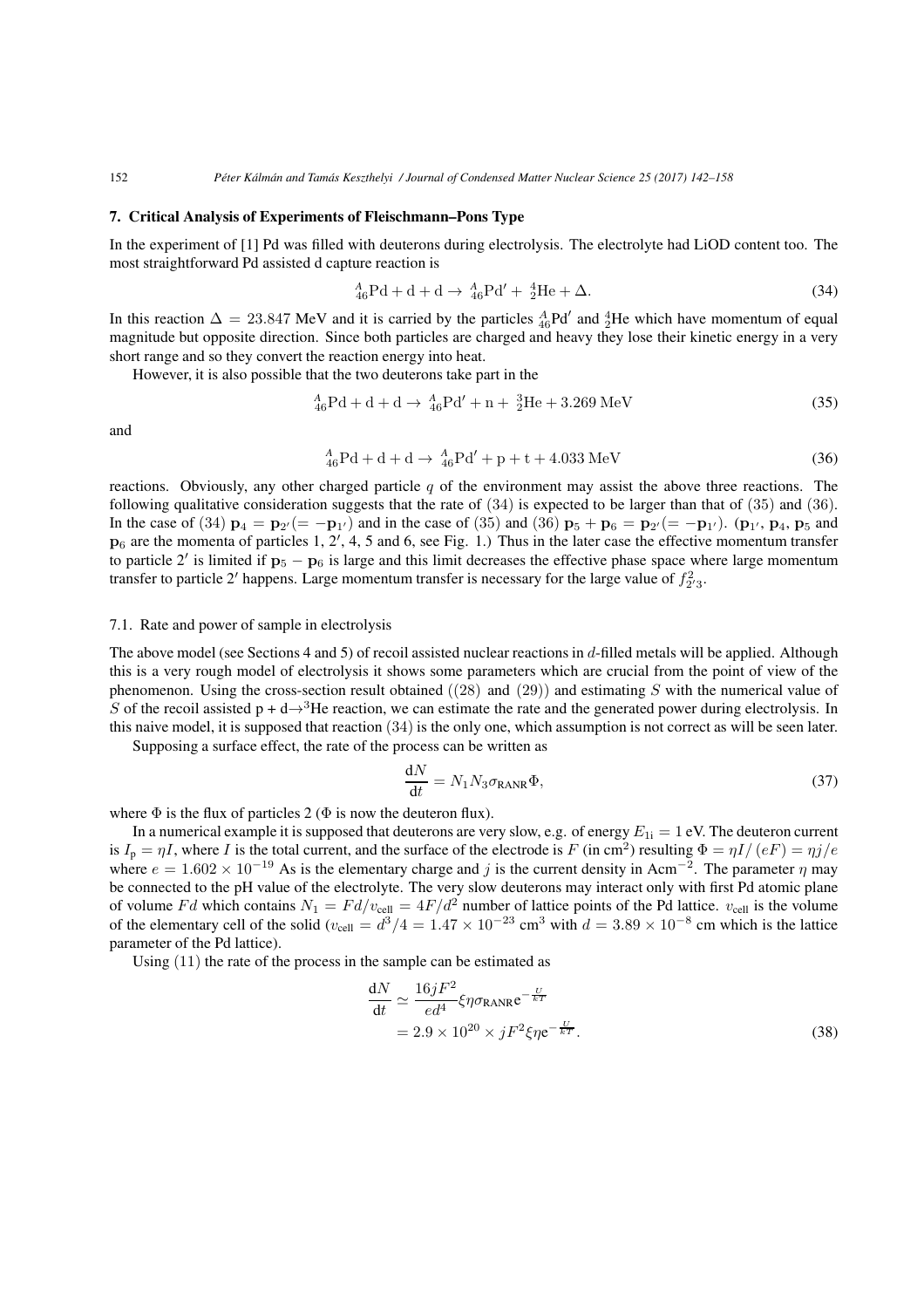Taking  $U = 0.23$  eV [14] and  $kT = 0.025$  eV (room temperature) as done above  $e^{-\frac{U}{kT}} = 1.01 \times 10^{-4}$  which results  $dN/dt = 2.9 \times 10^{16} \times jF^2 \xi \eta$ . In this case the power  $P = \Delta (dN/dt) = 1.1 \times 10^5 \times jF^2 \xi \eta$  in W, which results  $P = 1$  W at  $\xi = 1$ ,  $F = 1$  cm<sup>2</sup>,  $j = 1$  Acm<sup>-2</sup> and with  $\eta = 9.1 \times 10^{-6}$ .

We conclude, that the current density *j* of electrolysis, the effective surface *F* of the Pd cathode, the deuteron concentration  $\xi$  in Pd, the pH value (connected to  $\eta$ ) the Li concentration and the temperature T both at the surface of the Pd cathode are crucial quantities from the point of view of the created power by recoil assisted nuclear reaction at the surface. Unfortunately, the published observations are generally incomplete, the pH value is usually missing, which may be the reason that the generated power reported seems to be sometimes on and sometimes off. The different kinds of cathode surface (e.g. smooth or cauliflower like) may be the reason that the result of some seemingly same experiments differ, since it is very hard to estimate the effective surface of, e.g. a cauliflower like surface.

Naturally the recoil assisted  $p + d \rightarrow 3^3$ He reaction may also take place if the there is some normal H concentration present.

#### 7.2. Other recoil assisted nuclear reactions in experiments of Fleischmann–Pons type

Moreover, charged particle  $(q)$  assisted d capture reactions may take place with  ${}^{6}_{3}$ Li and  ${}^{7}_{3}$ Li isotopes

$$
q + d + {}^{6}_{3}Li \rightarrow q' + 2^{4}_{2}He + \Delta
$$
 (39)

and

$$
q + d + \frac{7}{3}Li \to q' + 2^4_2He + n + \Delta.
$$
 (40)

We now deal with neutron exchange reactions (see (33) and Fig. 2). Two types of charged particle (*q*) assisted neutron exchange processes with Pd nuclei are also possible:

$$
q + d + 4_4^4 B d \to q' + p + 4_4^{4+1} P d + \Delta
$$
\n(41)

with  $\Delta = \Delta_-(d) + \Delta_+(A)$  and

$$
q + {}^{7}_{3}Li + {}^{4}_{46}Pd \rightarrow q' + {}^{6}_{3}Li + {}^{4+1}_{46}Pd + \Delta
$$
 (42)

with  $\Delta = \Delta_-(L_i) + \Delta_+(A)$  (the  $\Delta_+(A)$  values can be found in Table 2).  $\Delta_-(d) = \Delta_d - \Delta_p = 5.847$  MeV and  $\Delta$ <sub>−</sub>(Li) =  $\Delta$ ( $\overline{3}$ Li) −  $\Delta$ ( $\overline{3}$ Li) = 0.821 MeV are the energies of neutron loss of d and  $\overline{3}$ Li, where  $\Delta$ <sub>d</sub>,  $\Delta$ <sub>p</sub>,  $\Delta$ ( $\overline{3}$ Li) and  $\Delta(^{6}_{3}\text{Li})$  are the mass excesses of deuteron, proton,  $^{7}_{3}\text{Li}$  and  $^{6}_{3}\text{Li}$ , respectively. In reactions (41) and (42) *q* denotes any charged particle (e.g. electron of the metal, Pd) and it is particle 1, d and  ${}_{3}^{7}Li$  are particle 2, respectively, and  $^{A}_{46}$ Pd appears as particle 4 (see Fig. 2). Reaction (41) is energetically allowed for all the natural isotopes of Pd since  $\Delta = \Delta_-(d) + \Delta_+(A) > 0$  for each *A* (see the  $\Delta_+(A)$  values of Table 2).

In the case of reaction (42) the  $\Delta = \Delta_-(L_i) + \Delta_+(A) > 0$  condition holds at  $A = 102$  and  $A = 105$  resulting  $\Delta = 0.375$  MeV and  $\Delta = 2.312$  MeV, respectively.

**Table 2.** Numerical data of reactions (41) and (42). The reaction is energetically allowed if  $\Delta = \Delta_-(d) + \Delta_+(A) > 0$  (in the case of (41)) and  $\Delta = \Delta_-(L_i) + \Delta_+(A) > 0$  (in the case of (42). A is the mass number,  $r_A$  is the relative natural abundance, For  $\Delta$ *−*(d) = 5*.847* MeV and  $\Delta$ <sup>−</sup>(Li) = 0.821 MeV.  $\Delta$ <sup>+</sup>(*A*) =  $\Delta$ <sub>*A*</sub> −  $\Delta$ <sub>*A*+1</sub> are given in MeV units.  $\Delta$ <sub>*A*</sub> and  $\Delta_{A+1}$  are the mass excess data of isotopes of mass numbers *A* and *A* + 1.

|             | 102      | 104      | 105    | 106      | 108      | 110      |
|-------------|----------|----------|--------|----------|----------|----------|
| $\Delta _+$ | $-0.446$ | $-0.978$ | 1.491  | $-1.533$ | $-1.918$ | $-2.320$ |
| $r_A$       | 0.0102   | 0.1114   | 0.2233 | 0.2733   | 0.2646   | 0.1172   |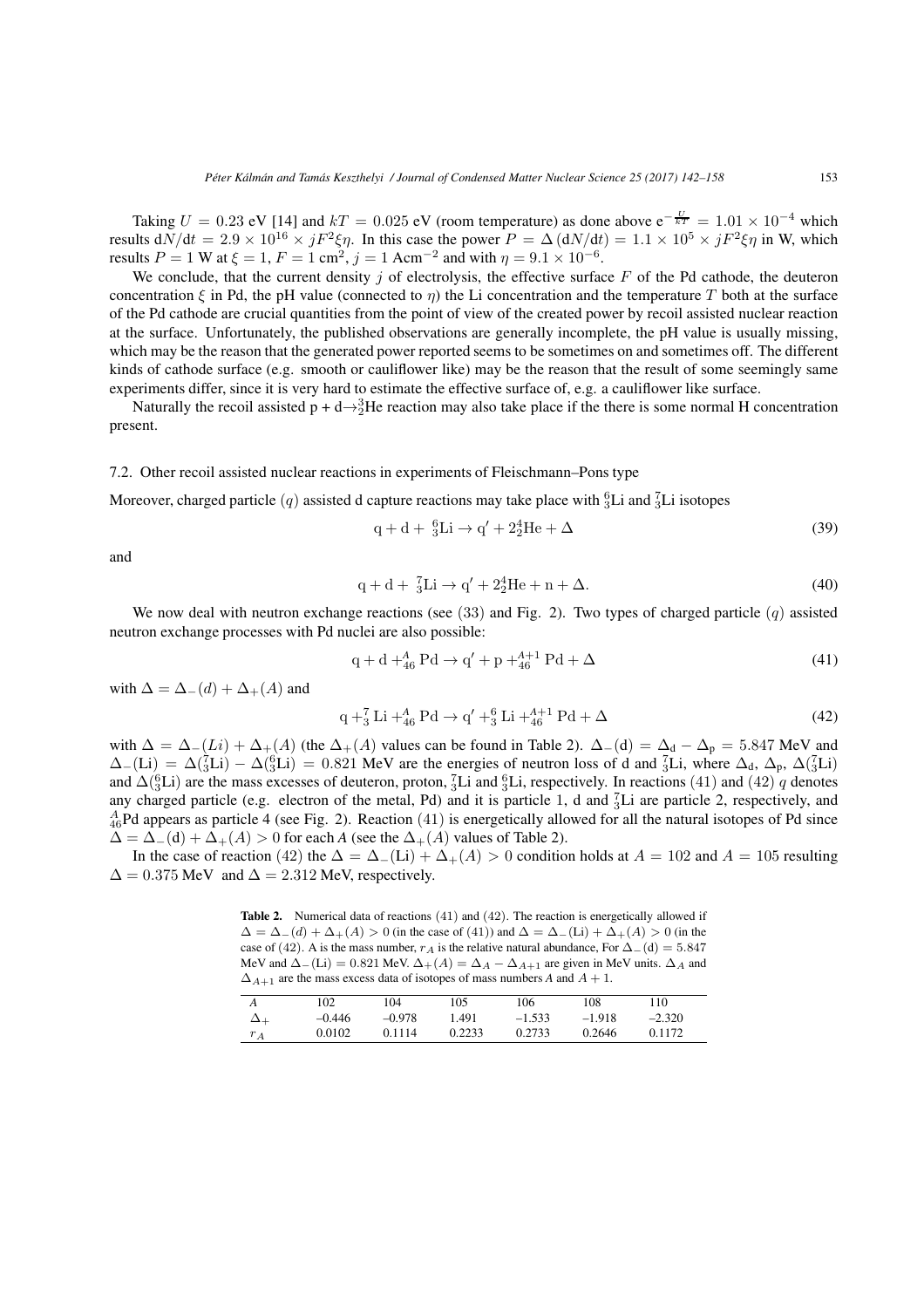However, at the Pd surface other types of charged particle assisted neutron and proton exchange processes (see (33) and Fig. 2) with d and Li nuclei of the electrolyte and d solved in Pd are possible:

$$
q + d + d \rightarrow q' + p + t + \Delta, \tag{43}
$$

$$
q + d + d \rightarrow q' + n + \frac{3}{2}He + \Delta,\tag{44}
$$

$$
q + d + \frac{6}{3}Li \rightarrow q' + p + \frac{7}{3}Li + \Delta,\tag{45}
$$

$$
q + d + \frac{7}{3}Li \rightarrow q' + 2\frac{4}{2}He + n + \Delta
$$
\n
$$
(46)
$$

and

$$
q + d + \frac{7}{3}Li \rightarrow q' + \frac{8}{4}Be + n + \Delta,\tag{47}
$$

which is promptly followed by the decay  ${}^{8}_{4}Be \rightarrow 2\, {}^{4}_{2}He$  (with  $\Gamma_{\alpha} = 6.8 \text{ eV}$ ). In reactions (43)–(47) d is particle 2 (see Fig. 2). The

$$
q + \frac{7}{3}Li + d \rightarrow q' + \frac{6}{3}Li + t + \Delta \tag{48}
$$

reaction is also a charged particle (q) assisted neutron exchange reaction (here  ${}_{3}^{7}Li$  is particle 2, see Fig. 2.) (This list of reactions is incomplete.)

#### 7.3. Possibility of usual nuclear reactions

In reaction  $(41)$  protons of energy up to  $7.269$  MeV and in reaction  $(42)\frac{6}{3}$ Li particles of maximum energy  $2.189$  MeV are created. These energetic particles may enter into usual nuclear reactions with the nuclei of deuteron loaded Pd and electrolyte. The reactions are (without completeness):

$$
p + d \rightarrow 3^3 He + \gamma \text{ with } Q = \Delta + E_{\text{kin}}(p), \tag{49}
$$

$$
p + \frac{7}{3}Li \rightarrow 2\frac{4}{2}He + Q \text{ with } Q = \Delta + E_{kin}(p),\tag{50}
$$

$$
{}_{3}^{6}\text{Li} + \text{d} \rightarrow 2 {}_{2}^{4}\text{He} + Q \text{ with } Q = \Delta + E_{\text{kin}}(\text{Li}), \tag{51}
$$

$$
{}_{3}^{6}\text{Li} + \text{d} \rightarrow \text{p} + {}_{3}^{7}\text{Li} + Q \text{ with } Q = \Delta + E_{\text{kin}}(\text{Li}). \tag{52}
$$

In (50) and (51) the emitted  ${}_{2}^{4}$ He has energy  $E_{{}^{4}He} > 8.674$  MeV and  $E_{{}^{4}He} > 11.186$  MeV, and in (52) the created p and  $_3^7$ Li have energy  $E_p > 4.397$  MeV and  $E_7$ <sub>Li</sub>  $> 0.628$  MeV, respectively. It can be seen that in (50) and (51)  $_2^4$ He is produced. The  ${}_{3}^{7}$ Li particles may enter into reaction

$$
{}_{3}^{7}Li + d \rightarrow 2{}_{2}^{4}He + n + Q \text{ with } Q = \Delta + E_{kin}(Li)
$$
\n(53)

that contributes to  ${}_{2}^{4}$ He production too. Here and above  $E_{kin}(p)$  and  $E_{kin}(Li)$  are the kinetic energies of the initial protons, <sup>6</sup><sub>3</sub>Li and <sup>7</sup><sub>3</sub>Li isotopes. In reactions (41) − (53) heavy, charged particles of kinetic energy lying in the MeV range are created which are able to assist nuclear reactions too.

The energetic  ${}^{3}_{2}$ He and  ${}^{4}_{2}$ He particles may enter in the following reactions:

$$
{}_{2}^{3}\text{He} + \text{d} \rightarrow {}_{2}^{4}\text{He} + \text{p} + 18.353 \text{ MeV} + E_{\text{kin}}({}_{2}^{3}\text{He}), \tag{54}
$$

$$
{}_{2}^{3}\text{He} + \text{t} \rightarrow {}_{3}^{6}\text{Li} + 15.795 \text{ MeV} + E_{\text{kin}}({}_{2}^{3}\text{He}) + \gamma,
$$
\n(55)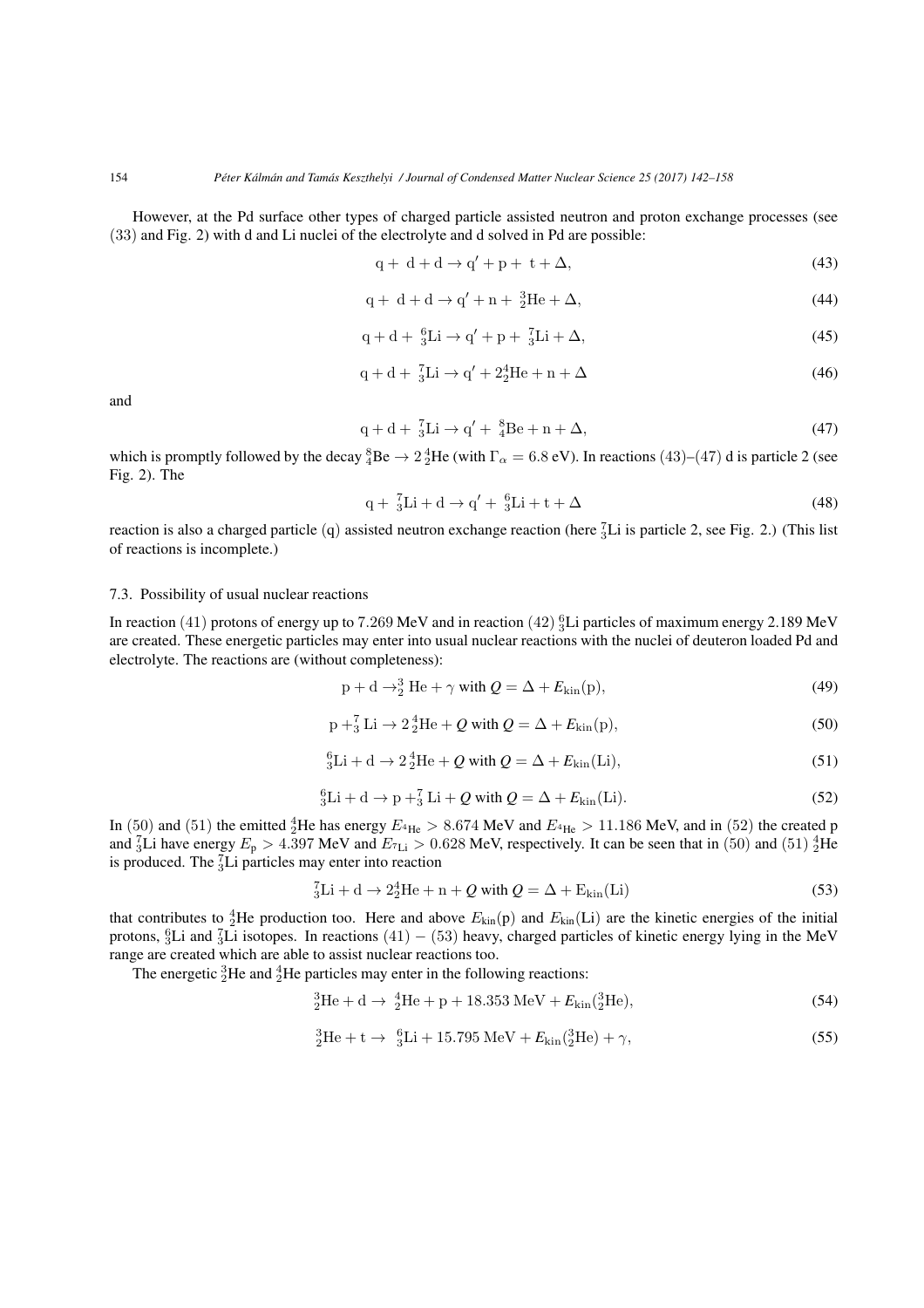*Péter Kálmán and Tamás Keszthelyi / Journal of Condensed Matter Nuclear Science 25 (2017) 142–158* 155

$$
{}_{2}^{4}\text{He} + \text{d} \rightarrow {}_{3}^{6}\text{Li} + 1.743 \text{ MeV} + E_{\text{kin}}({}_{2}^{4}\text{He}) + \gamma,
$$
\n(56)

$$
{}_{2}^{4}\text{He} + \text{t} \rightarrow {}_{3}^{7}\text{Li} + 2.467 \text{ MeV} + E_{\text{kin}}({}_{2}^{4}\text{He}) + \gamma,
$$
\n(57)

$$
{}_{2}^{3}\text{He} + {}_{2}^{4}\text{He} \rightarrow {}_{4}^{7}\text{Be} + 1.587 \text{ MeV} + E_{\text{kin}}({}_{2}^{3}\text{He} + {}_{2}^{4}\text{He}) + \gamma,
$$
 (58)

which decays with  $\tau = 53.29$  d into  ${}_{3}^{7}$ Li by electron capture (EC) and

$$
{}_{2}^{3}\text{He} + {}_{2}^{3}\text{He} \rightarrow {}_{4}^{6}\text{Be} + 11.488 \text{ MeV} + \text{E}_{\text{kin}}({}_{2}^{3}\text{He} + {}_{2}^{3}\text{He}) + \gamma,
$$
 (59)

which decays with  $\Gamma = 92$  keV into  $2p + \alpha$ .

Moreover the following normal reactions may also take place

$$
{}_{2}^{3}\text{He} + {}_{3}^{7}\text{Li} \rightarrow {}_{5}^{10}\text{B} + 17.788 \text{ MeV} + E_{\text{kin}}({}_{2}^{3}\text{He}) + \gamma,
$$
\n(60)

$$
{}_{2}^{4}\text{He} + {}_{3}^{6}\text{Li} \rightarrow {}_{5}^{10}\text{B} + 4.461 \text{ MeV} + E_{\text{kin}}({}_{2}^{4}\text{He}) + \gamma,
$$
\n(61)

and

$$
{}_{2}^{4}\text{He} + {}_{3}^{7}\text{Li} \rightarrow {}_{5}^{11}\text{B} + 8.665 \text{ MeV} + E_{\text{kin}}({}_{2}^{4}\text{He}) + \gamma.
$$
 (62)

The nuclei  ${}^{10}_{5}B$  and  ${}^{11}_{5}B$  are stable.

From the above one can see that many types of reactions exist which are capable of energy production and in many of them energy production is accompanied by  ${}_{2}^{4}$ He production. In the majority of the above reactions, heavy charged particles are created with short range, so they lose their energy in the matter of the experimental apparatus mainly in the electrode (cathode) and the electrolyte, therefore directly observing them is difficult. It is mainly heat production, which is a consequence of deceleration in the matter of the apparatus, that can be observed. About the third of the processes, mainly the secondary processes are the sources of neutron emission. X- and *γ*-rays may be originated mainly from bremsstrahlung. The above reasoning tallies with experimental observations [3].

One can obtain the possible recoil assisted reactions if in reactions  $q$  is replaced by heavy charged particles  $(p,$ *t*,  ${}_{2}^{3}$ He,  ${}_{2}^{4}$ He,  ${}_{3}^{6}$ Li,  ${}_{3}^{7}$ Li,  ${}_{4}^{8}$ Be and  ${}_{46}^{A+1}$ Pd with *A* =102,104–106,108,110) some of them are created also in normal reactions. Consequently, it is a rather great theoretical challenge and task to determine precisely the relative rates and their couplings of all the accountable reactions, a work which is, nevertheless, necessary to the accurate quantitative analysis of experiments.

The relative rates of coupled reactions of many types depend significantly on the geometry, the kind of matter and other parameters of the experimental apparatus and on some further variables, which may be associated to the specific experiment. This situation may also be responsible for the diversity of the results of experiments, which are thought to have been carried out in seemingly similar circumstances.

#### 7.4. Further nuclear transmutations

If there are deuterons present in the experiment then the most plausible process is the

$$
q + d + \frac{A_3}{z_3}X \to q' + \frac{A_3 + 2}{z_3 + 1}Y + \Delta
$$
\n(63)

recoil assisted d capture process. This type of reaction may cause nuclear transmutations explained by supposing successive d capture reported recently [16].

If there is Li present then

$$
q + \frac{A_2}{3}Li + \frac{A_3}{z_3}X \to q' + \frac{A_2 + A_3}{z_3 + 3}Y + \Delta
$$
\n(64)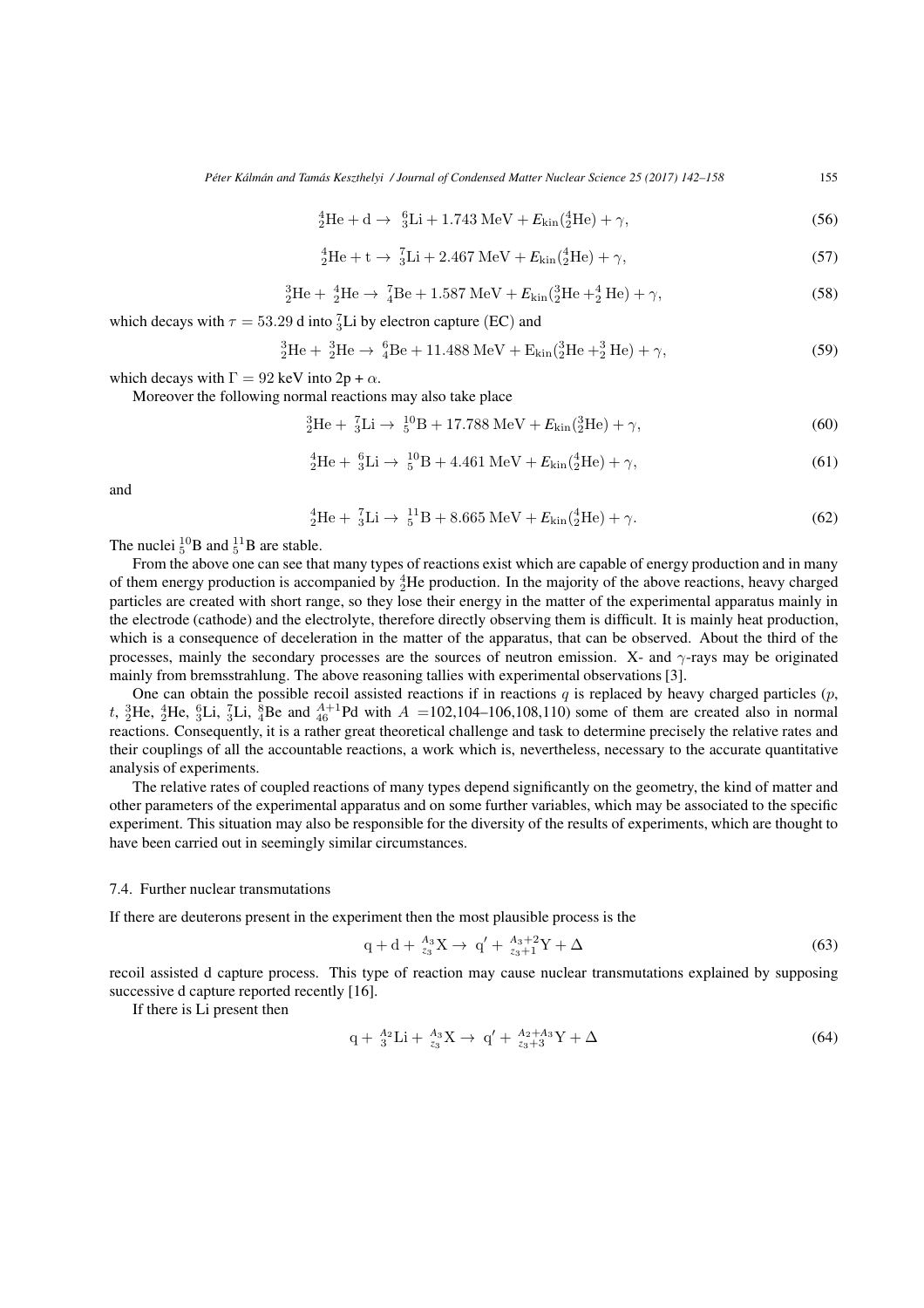recoil assisted Li capture reactions may also lead to nuclear transmutations (and energy production). As an example, let us examine the Pd assisted

$$
{}_{46}^{A_1}Pd + {}_{3}^{A_2}Li + {}_{3}^{A_3}Li \rightarrow {}_{46}^{A_1}Pd' + {}_{6}^{A_2 + A_3}C + \Delta
$$
 (65)

Li capture reactions. Using (9) with  $z_2 = z_3 = 3$ ,  $A_2 = 7$ ,  $A_2 + A_3 = A_4 = 13$  and  $A_1 = 106$ , which corresponds to the

$$
^{106}_{46}\text{Pd} + ^{7}_{3}\text{Li} + ^{6}_{3}\text{Li} \rightarrow ^{106}_{46}\text{Pd}' + ^{13}_{6}\text{C} + 25.869 \text{ MeV}
$$
\n(66)

reaction,  $\eta_{2'3} = 0.573$  and  $f_{2'3}^2 = 0.101$ .

The reaction

$$
^{106}_{46}\text{Pd} + ^{6}_{3}\text{Li} + ^{6}_{3}\text{Li} \rightarrow ^{106}_{46}\text{Pd}' + ^{34}_{2}\text{He} + ^{20.898}\text{MeV} \tag{67}
$$

may have importance too.

It seems to be surprising, but the Pd assisted

$$
{}_{46}^{A_1}Pd + {}_{3}^{A_2}Li + {}_{46}^{A_3}Pd \rightarrow {}_{46}^{A}Pd' + {}_{49}^{A_2 + A_3}In + \Delta
$$
 (68)

recoil assisted Li capture reactions in Pd has small, but not negligible rate. As a numerical example let us take  $z_2 = 3$ ,  $z_3 = 46$ ,  $A_2 = 7$ ,  $A_3 = 106$ ,  $A_4 = 113$  and  $A_1 = 106$  in (9) resulting  $\eta_{2/3} = 5.42$  and  $f_{2/3}^2 = 5.3 \times 10^{-14}$  with  $\Delta = 14.369$  MeV, which is the reaction energy of the

$$
^{106}_{46}\text{Pd} + ^7_3\text{Li} + ^{106}_{46}\text{Pd} \rightarrow ^{106}_{46}\text{Pd}' + ^{113}_{49}\text{In}
$$

recoil assisted Li capture reaction. In reactions (68) stable and unstable In isotopes may appear with the later decaying into Cd and Sn isotopes by electron capture and *β−*emission.

Next let us see the possibility of normal reactions. For instance in a Fleischmann-type experiment  ${}^{6}_{3}$ Li particles of energy up to 2*.*189 MeV are created in reaction (42) so the reaction

$$
{}_{3}^{6}\text{Li} + {}_{3}^{6}\text{Li} \rightarrow {}_{6}^{12}\text{C} + \gamma \text{ with } Q
$$
 (69)

may have minor, but measurable probability. Here  $Q = 28.17 \text{ MeV} + E_{\text{kin}}(\text{Li})$ .

The Coulomb factor of reaction (69) is  $f_{\rm Li,Li}^2 = 1.71 \times 10^{-3}$  at 2.189 MeV kinetic energy of  ${}_{3}^{6}$ Li particles. The magnitude of the factor  $f_{\text{Li},\text{Li}}^2$  indicates that the rate of reaction (69) may be large enough to be able to produce carbon traces in observable quantity too.

Moreover, in reactions  $(41)$  and  $(42)$  free  $^{A}_{46}$ Pd particles are created offering, e.g. the possibility of the

$$
q +_{46}^{A_2} Pd +_{46}^{A_4} Pd \to q' +_{44}^{A_2 - 3} Ru +_{48}^{A_4 + 3} Cd + \Delta
$$
 (70)

charged particle assisted  ${}^{3}_{2}$ He exchange process (see (33) and Fig. 2). The particle q and the other Pd particle are in the solid. Analyzing mass excess data [9] it was found that, e.g. the

$$
q + ^{103}_{46} Pd + ^{111}_{46} Pd \rightarrow q' + ^{100}_{44} Ru + ^{114}_{48} Cd + \Delta
$$

 $^{3}_{2}$ He exchange process has reaction energy  $\Delta = 5.7305$  MeV.  $^{103}_{46}$ Pd and  $^{111}_{46}$ Pd are produced in reaction (41).

Calculating the  $f_{2'3}^2 = f_{34}^2$  factors taking  $A_2 = A_4 = 100$ ,  $z_2 = z_4 = 46$ ,  $A_3 = 3$ ,  $z_3 = 2$  (see (33) and Fig. 2) in the calculation one gets  $f_{2/3}^2 f_{34}^2 = 2.5 \times 10^{-12}$  which seems to be large enough to produce Cd and Ru traces in an experiment of time of many days long.

The above reactions are only examples and may offer starting point to the full explanation of nuclear transmutations arising in the experiment [3].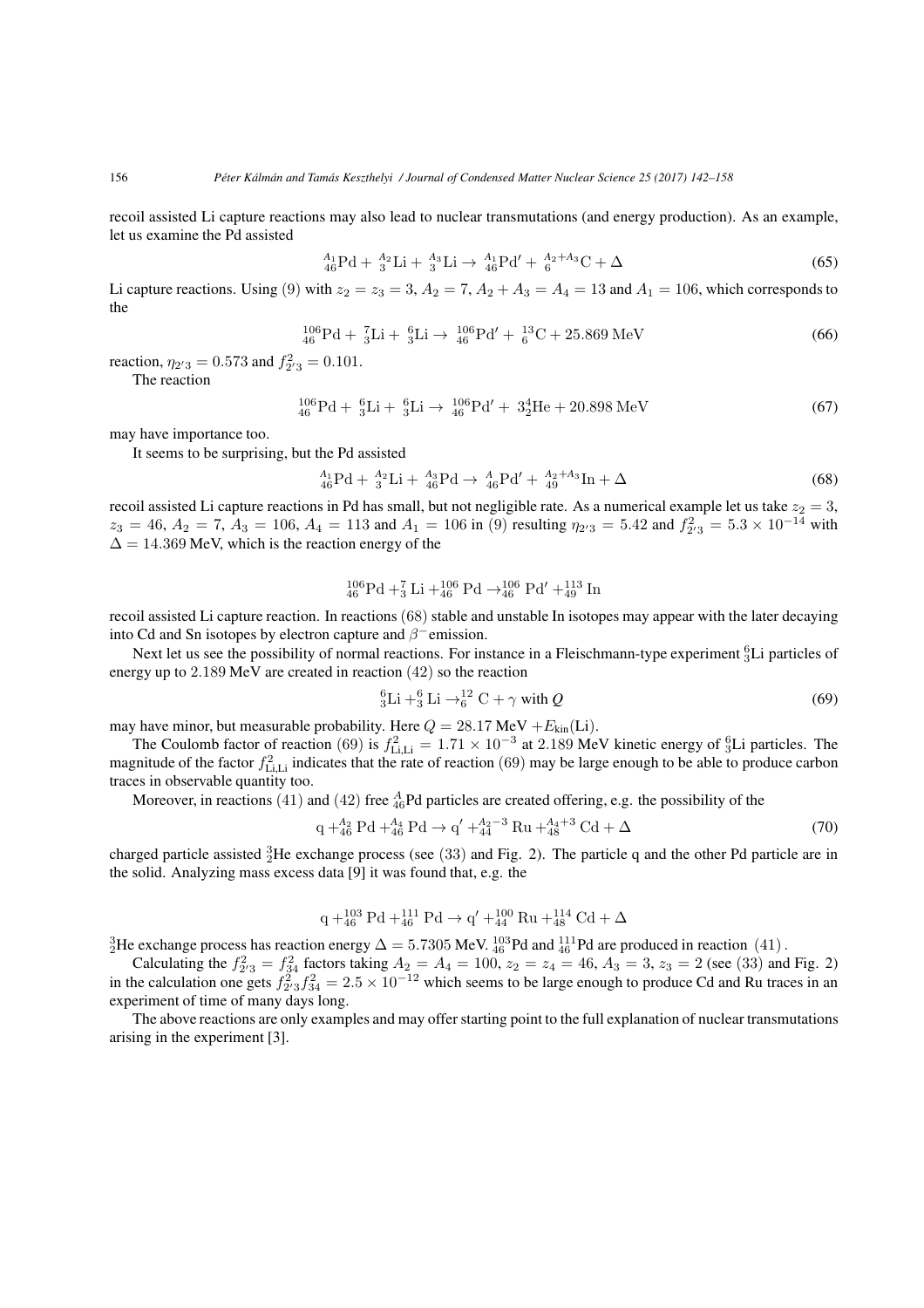# **8. Summary**

We have determined that, contrary to the commonly accepted opinion, nuclear reactions can occur between heavy, charged particles of like (positive) charge at low initial energy due to the assistance of other charged particles present. It is recognized, that one of the participant particles of a nuclear reaction of low initial energy may pick up great momentum in a Coulomb scattering process on a third particle of the surroundings. The virtually acquired great momentum, that is determined by the energy of the reaction, can help to overcome the hindering Coulomb barrier and can highly increase the rate of the nuclear reaction even in cases when the rate would be otherwise negligible. It is found that the recoil assisted  $p + d \rightarrow {}^{3}$ He process may have a cross section of accountable magnitude at low energies.

There may be many fields of physics where the traces of the proposed mechanism may have previously appeared. It is not the aim of this work to give a systematic overview of these fields. Here, we only dealt with two of them that are thought to be partly related or explained by the proposed processes. The first is the so called anomalous screening effect observed in low energy accelerator physics investigating astrophysical factors of nuclear reactions of low atomic numbers [6]. The second is the family of low energy nuclear fusion processes. The physical background, discussed in the Introduction and in Section 2, was questioned by the two-decade old announcement [1] on excess heat generation at deuterized Pd cathodes during electrolysis at near room temperature. The mechanisms discussed here can explain the main problems raised in connection of the phenomenon (listed as points (a)–(d) in Section 1). (a) The mechanisms proposed here make low energy fusion reactions and (c) nuclear transmutations possible. (b) The processes discussed explain the lack of the normally expected reaction products. (d) The reason replication remains difficult is also made clear.

# **Appendix**

In the calculation the following correspondences and relations applied:

$$
\sum_{2'} \rightarrow \int \left[ V / \left( 2\pi \right)^3 \right] d\mathbf{k}_{2'}, \tag{71}
$$

$$
\sum_{f} \rightarrow \int \left[ V/(2\pi)^3 \right] d\mathbf{k}_4 \times \int \left[ V/(2\pi)^3 \right] d\mathbf{k}_{1'}, \tag{72}
$$

$$
\frac{1}{N_1} \sum_{\mathbf{L}, \mathbf{L}'} \frac{1}{N_1} \sum_{\mathbf{k}_{1,i} \in BZ} \exp i\mathbf{k}_{1,i} \left( \mathbf{L} - \mathbf{L}' \right) = 1,\tag{73}
$$

$$
\left[\delta\left(\mathbf{k}_{4}+\mathbf{k}_{1'}\right)\right]^{2}=\delta\left(\mathbf{k}_{4}+\mathbf{k}_{1'}\right)\delta\left(\mathbf{0}\right),\tag{74}
$$

$$
\delta\left(\mathbf{0}\right) = \left(2\pi\right)^{-3} V,\tag{75}
$$

$$
\delta(E_{\rm f}-\Delta)=\delta(k_4-k_0)\,m_0a_{14}\hbar^{-2}k_0^{-1}\tag{76}
$$

with

$$
k_0 = \hbar^{-1} \sqrt{2m_0 a_{14} \Delta}.
$$
\n(77)